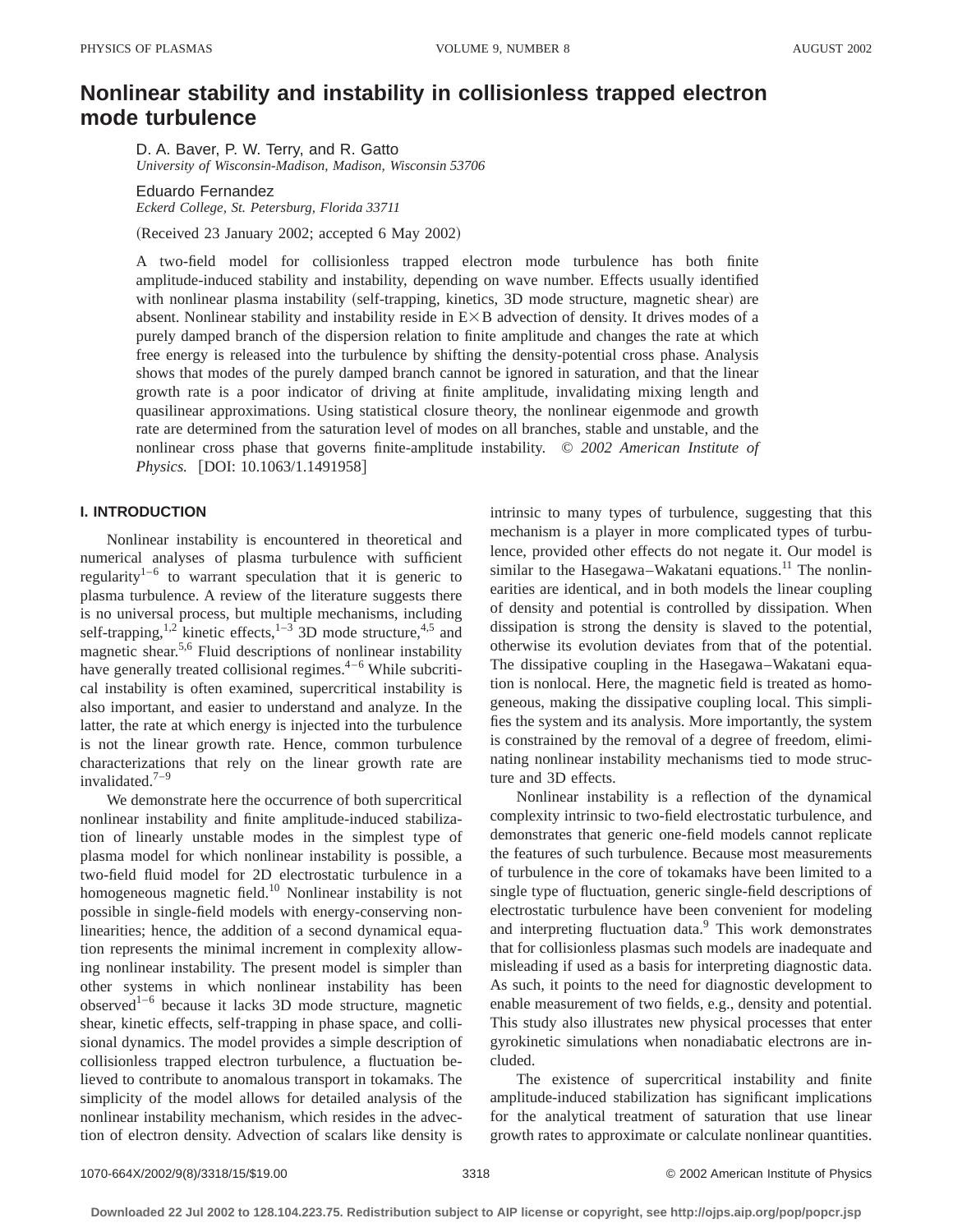

FIG. 1. Energy input rate as a function of  $k_y$  ( $k_x=0$ ) at two times in the evolution of the system as compared to linear growth rates. The circles correspond to the exponential growth phase (infinitesimal amplitude) and the boxes to the saturated state (finite amplitude). The crosses indicate the model linear growth rate from Eq. (4), and the diamonds indicate the full linear growth rate with hyperviscous damping.

This type of treatment is common and forms the basis for mixing length estimates of turbulence levels, quasilinear estimates of transport fluxes,<sup>7</sup> estimates of  $E \times B$  shearing thresholds using linear growth rates, $\delta$  and indirect measurement of linear growth rates from fluctuation spectra using bispectral deconvolution.<sup>9</sup> We briefly touch on this issue by showing that for the present model there are significant differences between the quasilinear particle flux and the true nonlinear flux.

The nonlinear instability is depicted in Fig. 1, which is drawn from the numerical solutions more fully described in Sec. III. Two of the traces show spectra of the energy input rate at two times in the evolution of the system. The energy input rate is the rate at which energy is injected into the turbulence from the instability. The instability draws free energy from mean density and temperature gradients through dissipation. One trace (labeled with circles) is the rate during the linear growth phase, when fluctuation amplitudes are small and the nonlinearity is negligible. This rate agrees extremely well with the linear growth rate (diamonds), calculated from the unstable eigenmode of the linearized equations, as shown in Fig. 1. A second trace  $(boxes)$  is the energy input rate when the system has reached finite amplitude and the instability has saturated. The two traces (circles and diamonds) are markedly different. The difference is not the spectral energy transfer, which is conservative, but reflects a change in the dissipative process that extracts free energy from mean gradients and releases it into the turbulence. There is both nonlinear instability, evident in wave numbers for which the finite amplitude rate exceeds the linear rate, and finite amplitude-induced stabilization, evident in wave numbers for which the finite amplitude energy input rate is less than the linear growth rate.

We show that the difference between the energy input rate at infinitesimal and finite amplitudes originates with excitation of nonlinear eigenmode structure by the advective nonlinearity of electron density. The nonlinear eigenmode structure modifies the correlation between fluctuations of the electron density and the electrostatic potential, changing the rate at which free energy is released into the turbulence. Any fluctuation structure, including a nonlinear eigenmode, can be projected on the complete basis set of linear eigenmodes. Hence, the excitation of a nonlinear eigenmode that differs from the eigenmode of the linear instability necessarily implies that branches of the linear dispersion relation *for which all wave numbers are damped* are nonlinearly excited to finite amplitude. This is a standard concept in nonlinear systems analysis, yet such branches are routinely ignored in saturation analyses because it is assumed that linear damping makes the amplitudes of all Fourier modes negligible. In these analyses, saturation is achieved by nonlinear transfer of energy from unstable to stable Fourier modes *on the same branch* of the linear dispersion relation. This scenario essentially invokes a Kolmogorov cascade like that of Navier– Stokes turbulence. There is no nonlinear instability because stable modes of other branches are not included in saturation balances. We show here that the electron nonlinearity excites Fourier modes of the purely stable branch, provided the dynamics is collisionless. The excitation shifts the real frequency of the modes on this branch, and drives exponential growth, despite strong linear damping. At finite amplitude, modes of the purely stable branch change the correlation between density and potential, altering the energy injection rate. Moreover, because these modes are damped, their excitation to finite amplitude represents a significant energy dissipation channel that markedly alters saturation balances.

The physics of the nonlinear instability is analyzed using a general analytic theory that describes the nonlinear eigenmode and energy input rate. The basic equations are transformed to a diagonal representation of the linear coupling, and the finite-amplitude behavior of all branches of the linear dispersion relation is solved using an eddy-damped quasinormal Markovian (EDQNM) closure. The amplitudes of unstable Fourier modes are solved from the balance of the growth rate with nonlinear energy transfer, which now includes both spectral transfer to stable modes on the same branch and transfer to modes on the purely stable branch. The excitation level of modes on the purely stable branch is evaluated under a balance between nonlinear energy transfer to these modes and the damping rate of the branch. We show that this energy transfer is mediated by the complex-valued correlation between modes of each branch. The correlation must therefore be solved from its own spectrum balance equation obtained with the closure. The energies of modes on each branch and the cross correlation specify the complexvalued nonlinear eigenmode, and allow evaluation of density-potential cross correlation and the finite-amplitude energy input rate. We obtain the onset condition for excitation of modes on the purely stable branch, the finite amplitude-induced frequency and growth rate of these modes, the saturation levels of their energies, and the cross correlation of these modes with those of the unstable branch. All are in good agreement with numerical solutions. The complexities of the closure analysis make it impractical to evaluate the nonlinear growth rate analytically. However, we show that the phase of the cross correlation meets a neces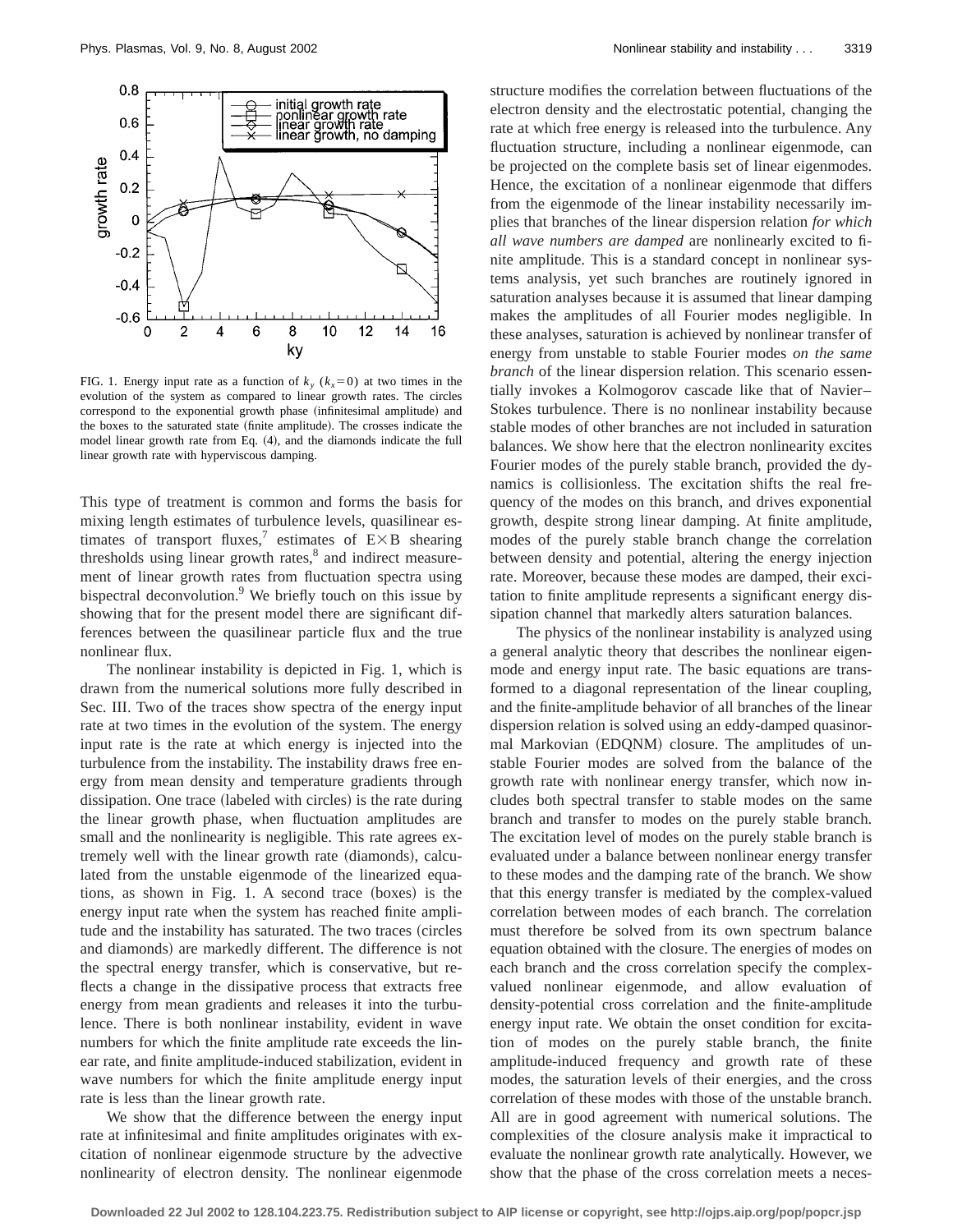sary condition for nonlinear instability, and that its magnitude is sufficient to produce the nonlinear growth rate spectrum of Fig. 1.

We stress that this method is very different from the more familiar nonlinear eigenmode analyses described in the literature.<sup>12–14</sup> These are generally based on a closure of amplitude equations in which the nonlinearities are transformed to diffusivities, and hence become dissipative. There is a nonlinear eigenmode at finite amplitude because the basic equations are approximated with a form that differs from that of the linear analysis. The modified form essentially alters the unstable branch, and does not involve stable branches of the eigenmode spectrum. These methods, which have been effective in describing changes to spatial structure of modes on the unstable branch at finite amplitude, $13,14$  and have been applied to nonlinear instability in other systems,  $^{12}$  fail to describe the nonlinear instability of the present model.

The remainder of the paper is organized as follows. In Sec. II the basic equations and their linear properties are presented, including linear eigenmode structure. Heuristic arguments demonstrating the role of electron density advection in the nonlinear instability and the excitation of the damped eigenmode are also presented. Section III presents a numerical description of the nonlinear instability and finite amplitude-induced stabilization process, showing the temporal evolution of modes on the unstable and stable branches, the nonlinear growth rate, and saturated spectra. Analytic treatment of the excitation of modes on the purely stable branch is given in Sec. IV, and the statistical closure theory in Sec. V. The closure equations are solved to obtain the energies of modes on the stable and unstable branches at saturation and the complex-valued cross correlation, thus specifying the nonlinear eigenmode. From it the energy input rate at finite amplitude is examined, and we show that supercritical instability in a band of linearly unstable modes is expected. Section VI presents conclusions and further discussion.

#### **II. BASIC EQUATIONS AND LINEAR BEHAVIOR**

The basic equations for the two-field trapped electron model represent a simple fluid system whose linear and nonlinear properties reproduce essential features of more complete descriptions. These features include instability in collisional and collisionless limits with real frequencies controlled by the electron diamagnetic frequency. They also include proper nonlinear dynamics, with long wavelength spectral energy transfer dominated by the  $E \times B$  advection of electron density, and short wavelength transfer dominated by the ion polarization drift nonlinearity. In the collisionless limit, where the mode frequency of the instability  $\omega$  exceeds the collision frequency  $v$ , the growth rate is proportional to the small collision frequency. This is the only way to obtain instability in the absence of trapped particle resonances. The latter is the true source of instability in the collisionless limit; hence, the fluid instability is a surrogate. While the fluid instability is more correctly labeled as weakly collisional, the electron trapping regime, as delineated in kinetic theory, is said to be collisionless whenever  $\omega > v$ , even if v is finite. It is in this sense that the dynamics studied herein is labeled as collisionless. The model is given by

$$
\frac{\partial n}{\partial t} - \nabla \phi \times z \cdot \nabla n + v(n - \phi) = -\nu_D (1 + \alpha \eta_e) \frac{\partial \phi}{\partial y},\tag{1}
$$

$$
\frac{\partial}{\partial t} (1 - \nabla^2 - \varepsilon^{1/2}) \phi - \varepsilon^{1/2} \nu (n - \phi) + \nabla \phi \times z \cdot \nabla \nabla^2 \phi
$$
  
= 
$$
- \nu_D [1 - \varepsilon^{1/2} (1 + \alpha \eta_e)] \frac{\partial \phi}{\partial y}, \qquad (2)
$$

where  $\phi$  is the electrostatic potential, *n* is the density,  $\varepsilon^{1/2}$  is the electron trapping fraction,  $v=v_e / \varepsilon^{1/2}$  is the electron detrapping rate,  $v_e$  is the electron collision rate,  $\eta_e$  is the ratio of the density gradient scale length to the temperature gradient scale length,  $v_D = cT_e/eBL_n$  is the diamagnetic drift velocity,  $L_n = (d \ln n_0 / dx)^{-1}$  is the density gradient scale length,  $\alpha$ =3/2, and the remaining symbols have their usual meaning. The density *n* is an effective electron density given by  $n = \varepsilon^{-1/2} n_e + \phi$ , where  $n_e = \phi + \varepsilon^{1/2} \hat{n}_e$  is the usual electron density, consisting of the adiabatic contribution  $\phi$  from passing electrons and the nonadiabatic contribution  $\varepsilon^{1/2} \hat{n}_{\rho}$  from trapped electrons. In Eqs.  $(1)$ – $(2)$ , spatial scales are normalized to the ion gyroradius, evaluated at the electron temperature:  $\rho_s = (\kappa T_e m_i)^{1/2} c / eB$ , where  $m_i$  is the ion mass and  $\kappa$  is Boltzmann's constant. Temporal scales are normalized to  $\rho_s/C_s$ , where  $C_s = (\kappa T_e / m_i)^{1/2}$  is the ion sound speed. The potential is normalized to  $\kappa T_e/e$ , and densities to the mean density. This system of equations has been studied in both the collisional<sup>15,16</sup> and collisionless limits.<sup>10,17</sup> In both limits, changes in the energy injection rate at finite amplitude have been reported.10,16 The model is derived in the Appendix. In Eqs.  $(1)$ – $(2)$  the linear coupling of the two fields is controlled by their difference and is mediated by the dissipation. For large collisionality, the adiabatic response, with  $n \sim \phi$ , is strongly enforced. In the collisionless limit the other terms, including the nonlinearity, enter the balance. An important aspect of the nonlinearity is finite amplitude-induced instability.

The evolution of the nonlinear instability and its eigenmode can be represented as an expansion in the complete basis set of linear eigenmodes. The model has two equations; hence, there are two linear eigenmode branches. One is the branch of the linear instability. It has exponentially growing fluctuations for certain wave numbers, and damped fluctuations at higher wave number. The other branch is stable for every Fourier wave number in the spectrum. The eigenfrequencies are given by the two branches of the quadratic dispersion relation

$$
\omega^{2}(1+k^{2}-\varepsilon^{1/2}) + \omega[-\nu_{D}k_{y}(1-\varepsilon^{1/2}\hat{\alpha}) + i\nu(1+k^{2})] -ik_{y}\nu_{D}\nu=0,
$$
\n(3)

where  $\hat{\alpha} = 1 + \alpha \eta_e$ . Restricting ourselves to the collisionless limit  $v \ll \omega$ , the frequency of the growing branch, through order  $(v/k_v \nu_D)^2$ , is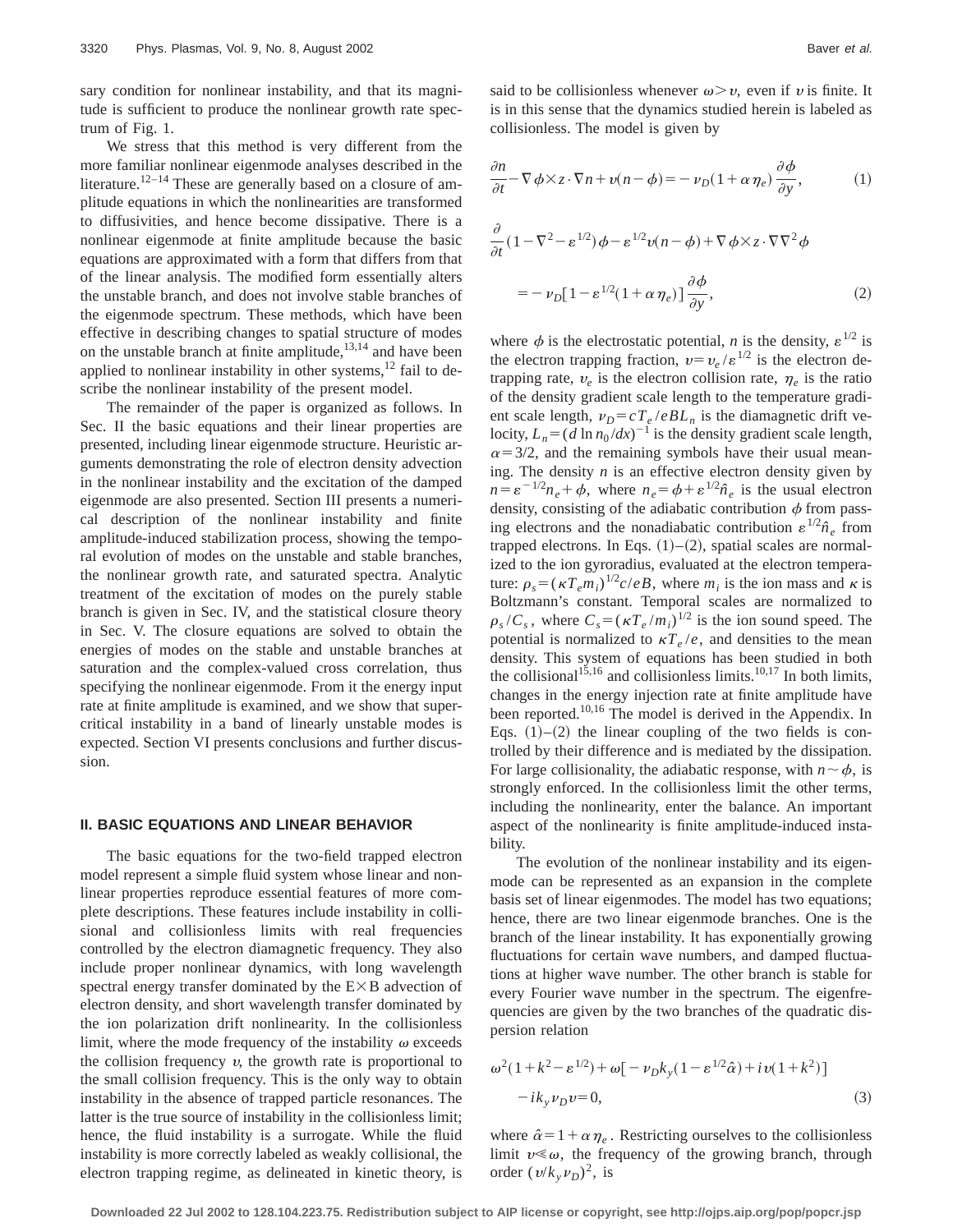$$
\omega = \omega_1 = \frac{\nu_D k_y (1 - \varepsilon^{1/2} \hat{\alpha})}{(1 + k^2 - \varepsilon^{1/2})} + \frac{i \nu \varepsilon^{1/2} [\hat{\alpha} (1 + k^2) - 1]}{(1 + k^2 - \varepsilon^{1/2}) (1 - \varepsilon^{1/2} \hat{\alpha})} + \frac{\nu^2 \varepsilon^{1/2} [\hat{\alpha} (1 + k^2) - 1]}{k_y \nu_D (1 - \varepsilon^{1/2} \hat{\alpha})^3}.
$$
 (4)

For instability,  $\varepsilon^{1/2} \hat{\alpha} < 1$ . When a high *k* hyperviscous damping is added to Eq.  $(1)$ , the imaginary part of Eq.  $(4)$ , which gives the growth rate of the linear instability, takes the form shown in Fig. 1 for the infinitesimal energy input rate. The growth rate of Eq.  $(4)$  asymptotes to a constant positive value for large *k*; hence, the high-*k* damping in Fig. 1 comes entirely from the hyperviscosity. A small viscous damping rate at low *k* is also used in some simulations. Without low-*k* damping,  $\omega_1$  goes to zero for  $k_y=0$ . The eigenmode of the linear instability is an amplitude eigenvector, i.e., it specifies the relative amplitudes of  $n$  and  $\phi$  under the instability. The eigenvector is obtained from either Eq.  $(1)$  or  $(2)$  by linearizing, Fourier transforming, substituting  $\omega_1$  for  $\omega$ , and solving for *n* in terms of  $\phi$ . The result is

$$
n_{k} = \left[ 1 + \frac{ik_{y}\nu_{D}(1-\varepsilon^{1/2}\hat{\alpha}) - i\omega_{1}(1+k^{2}-\varepsilon^{1/2})}{\varepsilon^{1/2}\nu} \right] \phi_{k}
$$
  
= 
$$
\left[ \frac{\hat{\alpha}(1-\varepsilon^{1/2}+k^{2})}{1-\varepsilon^{1/2}\hat{\alpha}} - \frac{i\nu[\hat{\alpha}(1+k^{2}) - 1][1+k^{2}-\varepsilon^{1/2}]}{k_{y}\nu_{D}(1-\varepsilon^{1/2}\hat{\alpha})^{3}} + O\left(\frac{\nu^{2}}{k_{y}^{2}\nu_{D}^{2}}\right) \right] \phi_{k} = R_{1}(k)\phi_{k}. \tag{5}
$$

Note that to lowest order, *n* and  $\phi$  are of comparable magnitude and in phase.

The eigenmode of the nonlinear instability has, at finite amplitude, a non-negligible projection onto the branch of purely damped modes. Consequently, this branch cannot be ignored as is often done in analytic treatments. The frequency of the purely damped branch is

$$
\omega = \omega_2 = \frac{-iv}{(1 - \varepsilon^{1/2} \hat{\alpha})} - \frac{v^2 \varepsilon^{1/2} [\hat{\alpha} (1 + k^2) - 1]}{k_y \nu_D (1 - \varepsilon^{1/2} \hat{\alpha})^3} + O\left(\frac{v^3}{k_y^2 \nu_D^2}\right),
$$
\n(6)

and the eigenvector satisfies

$$
n_{k} = \left[ \frac{ik_{y} \nu_{D} (1 - \varepsilon^{1/2} \hat{\alpha})}{\nu \varepsilon^{1/2}} + 1 - \frac{1 + k^{2} - \varepsilon^{1/2}}{(1 - \varepsilon^{1/2} \hat{\alpha}) \varepsilon^{1/2}} + \frac{i \nu [\hat{\alpha} (1 + k^{2}) - 1](1 + k^{2} - \varepsilon^{1/2})}{k_{y} \nu_{D} (1 - \varepsilon^{1/2} \hat{\alpha})^{3}} + O\left(\frac{\nu^{2}}{k_{y}^{2} \nu_{D}^{2}}\right) \right] \phi_{k}
$$
  
=  $R_{2}(k) \phi_{k}$ . (7)

This branch is damped for every wave number, even with no hyperviscosity. The damping rate is comparable in magnitude to the unstable branch growth rate. The purely damped branch differs from the unstable branch in three significant ways: (1) with  $|R_2| = O(k_v \nu_D / v) |R_1|$ , its eigenvector has *n*  $=O(k_v\nu_D/\nu)\phi\gg\phi$ ; (2) to lowest order, its Fourier modes have zero real frequency; and  $(3)$  to lowest order, *n* is 90 $^{\circ}$  out of phase with  $\phi$ . The fact that  $|R_2|\gg|R_1|$ , and hence that *n* 

 $\gg \phi$  for the damped branch, favors excitation of the damped branch by the electron nonlinearity. As shown in Sec. IV, the polarization drift nonlinearity drives the growing and damped branch amplitudes with forces of disparate magnitude. The damped branch force is smaller than the growing branch force by a factor  $|R_1|/|R_2| = O(v/k_v \nu_D)$ . In contrast, the electron nonlinearity drives the damped branch with a force that is of equal magnitude to the force it exerts on the growing branch. Consequently, there is significant excitation of the damped branch in long-wavelength regimes where the electron nonlinearity dominates. In such regimes the spectrum reflects the partition of the purely damped branch, with  $n^2$  becoming much greater than  $\phi^2$  as wave number increases.

Nonlinear excitation of the purely damped branch necessarily implies that the linear growth rate will change at finite amplitude. However, the change can be either positive or negative. To quantify the change in growth rate at finite amplitude, we introduce the energy input rate. For a system with conservative nonlinearities, this is proportional to the rate of change of total energy. It includes the energy fed into fluctuations at infinitesimal amplitude (linear growth rate) and at finite amplitude (nonlinear growth rate), and the energy removed from the system by dissipation. It does not include conservative processes such as spectral transfer. The energy is

$$
W = \sum_{k} E(k) = \sum_{k} \left[ (1 + k^2 - \varepsilon^{1/2}) |\phi_k|^2 + \varepsilon^{1/2} |n_k|^2 \right].
$$
\n(8)

The rate of change of total energy is obtained from Eqs.  $(1)$ – $(2)$  by taking the Fourier transform of each equation, multiplying Eq. (1) by  $\phi_{-k}$  and Eq. (2) by  $\varepsilon^{1/2}n_{-k}$ , summing over wave number, and adding the two equations. The nonlinearities drop out of the resulting expression because they transfer energy in wave number space without energy loss, i.e.,  $\Sigma_k \Sigma_{k'}(\mathbf{k'} \times \mathbf{z} \cdot \mathbf{k})$   $(k-k')^2 \phi_{-k} \phi_{k'} \phi_{k-k'} = 0$  and  $\sum_k \sum_{k'} (\mathbf{k'} \times \mathbf{z} \cdot \mathbf{k}) n_{-k} n_{k'} \phi_{k-k'} = 0$ . The rate of change of energy can be written

$$
\frac{dW}{dt} = \sum_{k} 2 \gamma_k^{nl} E(k),\tag{9}
$$

where  $\gamma_k^{nl}$  is the energy input rate, given by

$$
\gamma_k^{nl} = \frac{\left[k_y \nu_D \hat{\alpha} \varepsilon^{1/2} \text{Im}\langle n_k^* \phi_k \rangle - \nu \varepsilon^{1/2} |(n_k - \phi_k)|^2\right]}{\left[(1 + k^2 - \varepsilon^{1/2}) |\phi_k|^2 + \varepsilon^{1/2} |n_k|^2\right]}.
$$
 (10)

Although the nonlinearities formally drop out of Eq. (9),  $\gamma_k^{nl}$ is fundamentally nonlinear. Only if  $n_k$  satisfies the eigenvector relation of the unstable branch [Eq.  $(7)$ ] does Eq.  $(10)$ reproduce the linear growth rate. If  $n_k$  deviates from that relation,  $\gamma_k^{nl}$  deviates from the linear growth rate. Such a deviation occurs when the purely damped branch is excited nonlinearly. Instability, either linear or nonlinear, requires the first term of the numerator of  $\gamma_k^{nl}$  to be positive; the second term, which represents the dissipation from trapped electron scattering, is negative definite. The first term is driven by the free energy of the density and temperature gradients.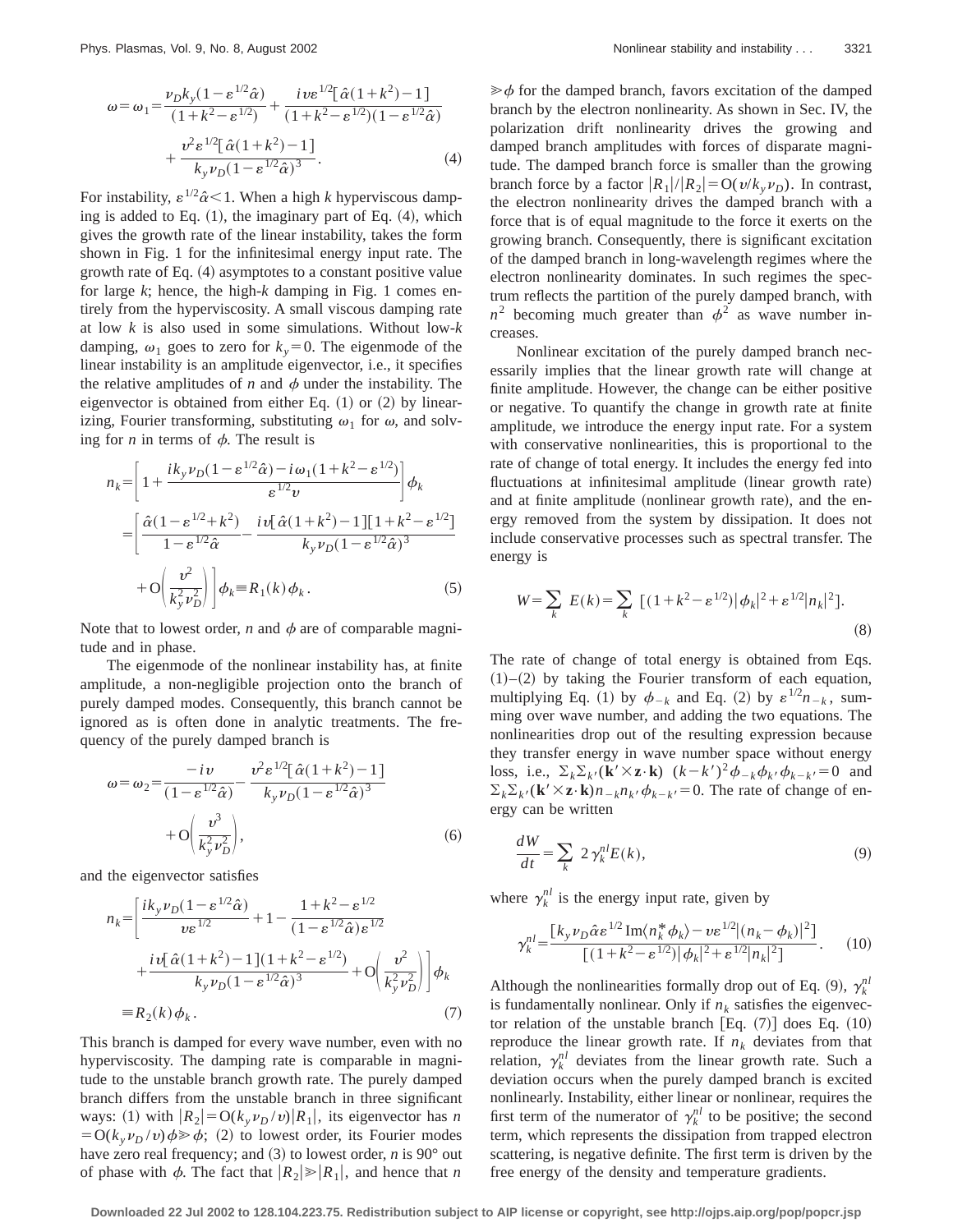#### **III. NUMERICAL SOLUTIONS**

Equations  $(1)$  and  $(2)$  were solved numerically using a dealiased pseudospectral code. A hyperviscous damping was employed to provide dissipation at the highest wave numbers. Its magnitude is displayed in Fig. 1 as the difference between traces labeled with crosses [growth rate from Eq.  $(4)$ ] and diamonds (growth rate with hyperviscous damping). At saturation the system is turbulent because, with a broad range of unstable modes, any given mode interacts simultaneously within multiple wave number triads, as evidenced by broad spectra in frequency and wave number. High resolution is not required, and runs typically had  $33 \times 33$  modes. The mode  $(k_x, k_y) = (0,0)$  does not evolve because its uniformity in all directions makes spatial derivatives vanish. Modes with  $k_y=0$ ,  $k_x\neq0$ , which include the zonally averaged flow and density, do evolve. The mean density appearing in  $L_n$  is taken as fixed, consistent with a steady state maintained by the balance of particle source and transport losses. The nonlinear instability is tied to fluctuation time scales and is not significantly affected by transport time-scale processes.

For a given set of parameters, the eigenmode relations of Eqs.  $(5)$  and  $(7)$  were calculated in the code. These were used to project the density and potential at each instant in time onto the complete basis set formed by the linear eigenmodes. The projection can be written

$$
\begin{aligned}\n\binom{n_k(t)}{\phi_k(t)} &= \beta_1(k,t) \binom{R_1}{1} + \beta_2(k,t) \binom{R_2}{1} \\
&= \binom{R_1 \quad R_2}{1} \binom{\beta_1(k,t)}{\beta_2(k,t)} = \mathbf{M} \binom{\beta_1(k,t)}{\beta_2(k,t)},\n\end{aligned} \tag{11}
$$

where **M** is the matrix of the linear eigenvectors with elements  $R_1$  and  $R_2$  as defined in Eqs. (5) and (7), and  $\beta_1$  and  $\beta_2$  are the instantaneous amplitudes of the unstable and purely stable eigenmode branches, respectively. The instantaneous amplitude of each eigenmode evolves as the linearized normal mode in the linear phase,  $\beta_i(k,t)$  $= \beta_j(k,0) \exp(-i\omega_j t)$ , and departs at finite amplitude. In the code, Eq.  $(11)$  is inverted at each instant in time to obtain the evolving eigenmode amplitudes as a function of the evolving density and potential.

Figure 2 shows time histories of the eigenmode energies  $W_{\beta_1}$  and  $W_{\beta_2}$ , and the total energy *W*. These energies are found from Eq.  $(8)$  by substituting Eq.  $(11)$  to obtain

$$
W = \sum_{k} E(k) = W_{\beta_1} + W_{\beta_2} + \sum_{k} [(1 + k^2 - \varepsilon^{1/2})
$$
  
×2 Re $\langle \beta_1 \beta_2^* \rangle + \varepsilon^{1/2}$  Re $(R_1 R_2^* \langle \beta_1 \beta_2^* \rangle)$ ], (12)

where

$$
W_{\beta_j} = \sum_k \left[ (1 + k^2 - \varepsilon^{1/2}) + \varepsilon^{1/2} |R_j|^2 \right] |\beta_j|^2 \tag{13}
$$

is the energy of the unstable  $(j=1)$  and purely stable  $(j$  $=$  2) eigenmode branches. Note that because the linear eigenmode decomposition is nonorthogonal, the total energy



FIG. 2. The evolution of the energies of the growing linear eigenmode, damped linear eigenmode, and the total energy. The damped eigenmode decays initially but is then excited by the electron nonlinearity to a finite level.

is not simply the sum of the two eigenmode energies. There is an additional contribution involving  $\langle \beta_1 \beta_2^* \rangle$ . These terms can be positive or negative. In Fig. 2 they are negative, and account for the fact that the total energy is smaller than  $W_{\beta_1}$ . More interesting is the behavior of  $W_{\beta_2}$ . The energy of the purely stable branch decays at the linear damping rate initially. However, shortly after  $t=10$ , the decay is suddenly arrested and the amplitude of the damped branch begins to grow exponentially. This continues until saturation, when both  $W_{\beta_1}$  and  $W_{\beta_2}$  reach a stationary, saturated level. In saturation,  $W_{\beta_2}$  is somewhat smaller than  $W_{\beta_1}$ . Because  $|R_2|$  is larger than  $|R_1|$  by a factor of order  $k_v \nu_D / v$ ,  $\beta_1$  is larger than  $\beta_2$  by at least such a factor. For  $\beta_2$ , the phase of linear evolution occurs only for  $t < 10$ , ending long before saturation and the termination of the linear growth phase of  $\beta_1$ .

The frequency spectrum of the damped branch  $|\beta_2(k,\omega)|^2$  is constructed from a Fourier transform of  $\beta_2(k,t)$  after saturation, and is displayed in Fig. 3. Spectra for  $\beta_1$ , *n*,  $\phi$  are also displayed. During the linear growth phase we expect the spectrum to peak at  $\omega=0$ , consistent with Eq.  $(6)$ , which indicates that the frequency of the damped eigenmode is zero up to order  $(v/k_v \nu_D)^3$ . In nonlinear regimes, frequency spectrum peaks are typically of order the linear frequency. However, Fig. 3 indicates that  $\beta_2$  has a finite frequency of order  $k_yv_D$ . Thus, the process that excites  $\beta_2$  to finite amplitude also gives it a significant nonzero frequency.

Wave number spectra for *n* and  $\phi$  in the saturated state are given in Figs.  $4(a)$  and (b). Both spectra peak at low wave number near  $(k_x, k_y) = (0,1)$  and  $(1,0)$ . In this region of wave number space,  $|n_k|^2$  and  $|\phi_k|^2$  are comparable. However, for high wave number,  $|\phi_k|^2$  falls off much more rapidly than  $|n_k|^2$ . This can be attributed to the nonlinear advection of density, which in the collisionless regime excites the damped eigenmode with  $n \ge \phi$ . To test this hypothesis we obtained numerical solutions of Eqs. (1) and (2) for the *collisional regime*. In the collisional regime,  $v \gg \omega$ ,  $\nabla \phi \times z \cdot \nabla$ , and Eq.  $(1)$  predicts an adiabatic electron response with *n*  $\approx \phi$  to lowest order in  $k_v \nu_p / v \leq 1$ . Indeed, the spectra of *n*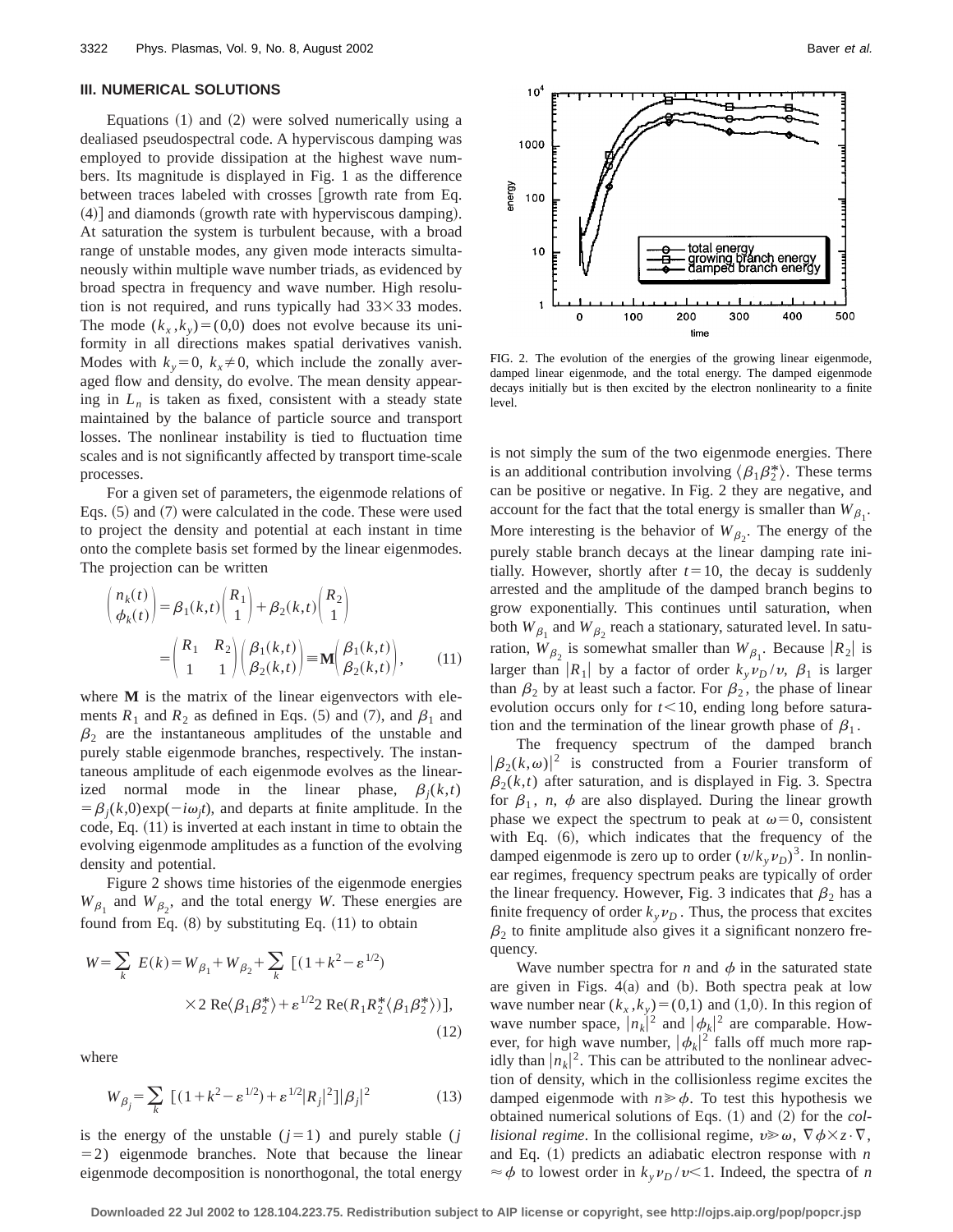

FIG. 3. Frequency spectrum at saturation of a Fourier mode of the purely stable eigenmode branch. The linear eigenfrequency is zero to lowest order. Nonlinearly, the mode has a frequency comparable to that of the unstable branch, i.e., comparable to  $\nu_D k_y$ .

and  $\phi$  for the collisional regime satisfy  $|n_k|^2 \approx |\phi_k|^2$  for all wave numbers, as evident in Figs.  $5(a)$  and  $(b)$ . Heavy ion beam probe measurements of both density and potential in the Texas Experimental Tokamak (TEXT) have recently been reported.<sup>18</sup> The density is comparable to the potential at low wave number, but falls off more gradually than the potential at high wave number. Qualitatively, the behavior is quite similar to that of Fig. 4. This comparison raises the possibility that nonlinear instability may have been present in the turbulence of TEXT. A method to infer the presence of non-



FIG. 4. Steady-state wave number spectra of (a)  $|\phi_k|^2$  and (b)  $|n_k|^2$ .



FIG. 5. Steady state wave number spectra for dissipative trapped electron mode turbulence for (a)  $|\phi_k|^2$  and (b)  $|n_k|^2$ .

linear instability from the simultaneous measurement of density and potential<sup>19</sup> is currently under development for application to two-field data.

The behavior displayed in Fig. 2 and the spectra of Fig. 3 indicate a nonlinear eigenmode, and hence a nonlinear modification of the growth rate, either positive or negative. [Substitution of the unstable eigenmode density of Eq.  $(5)$ ] into Eq.  $(10)$  yields the linear growth rate; hence, any variation of *n* from the unstable eigenmode makes  $\gamma^{nl}$  different from the linear growth rate.] To determine the nonlinear growth rate we evaluate Eq. (10), taking  $|n_k|^2$ ,  $|\phi_k|^2$ , and  $\langle n_k^* \phi_k \rangle$  from temporal averages of simulation data in the saturated state. The result is Fig. 1, which was introduced in Sec. I. For this system there is supercritical instability at wave numbers around  $k_y=4$  and  $k_y=8$  (for  $k_x=0$ ), while other regions are nonlinearly stabilized. The unstable band is broader at  $k_x > 0$ , as indicated in Fig. 6 which shows the energy input rate as a function of  $k_x$  and  $k_y$ . The maximum value of  $\gamma^{nl}$  exceeds the maximum linear growth rate by a factor of 4–5. Thus, the nonlinear instability has a significant effect on growth rates, markedly increasing the driving of certain modes. However, the wave number region of unstable modes is also significantly reduced. Modes both at low  $k_y$ and just above  $k_y = 8$  are unstable at infinitesimal amplitude, extracting free energy from the gradients, but at finite amplitude become energy sinks. This finite amplitude-induced stabilization of linearly unstable low *k* modes represents a notable change in the growth rate spectrum shape. The modes along the  $k_y=0$  axis constitute a zonally averaged flow, i.e.,  $\langle v_y \rangle_y \equiv \int dy \ v_y = \int dk_x \exp(ik_x x)ik_x \phi_{k_x, k_y} = 0$ . These modes are in the dissipative regime for all values of  $v \neq 0$  because  $k_y \nu_D = 0$ . At infinitesimal amplitude they are marginally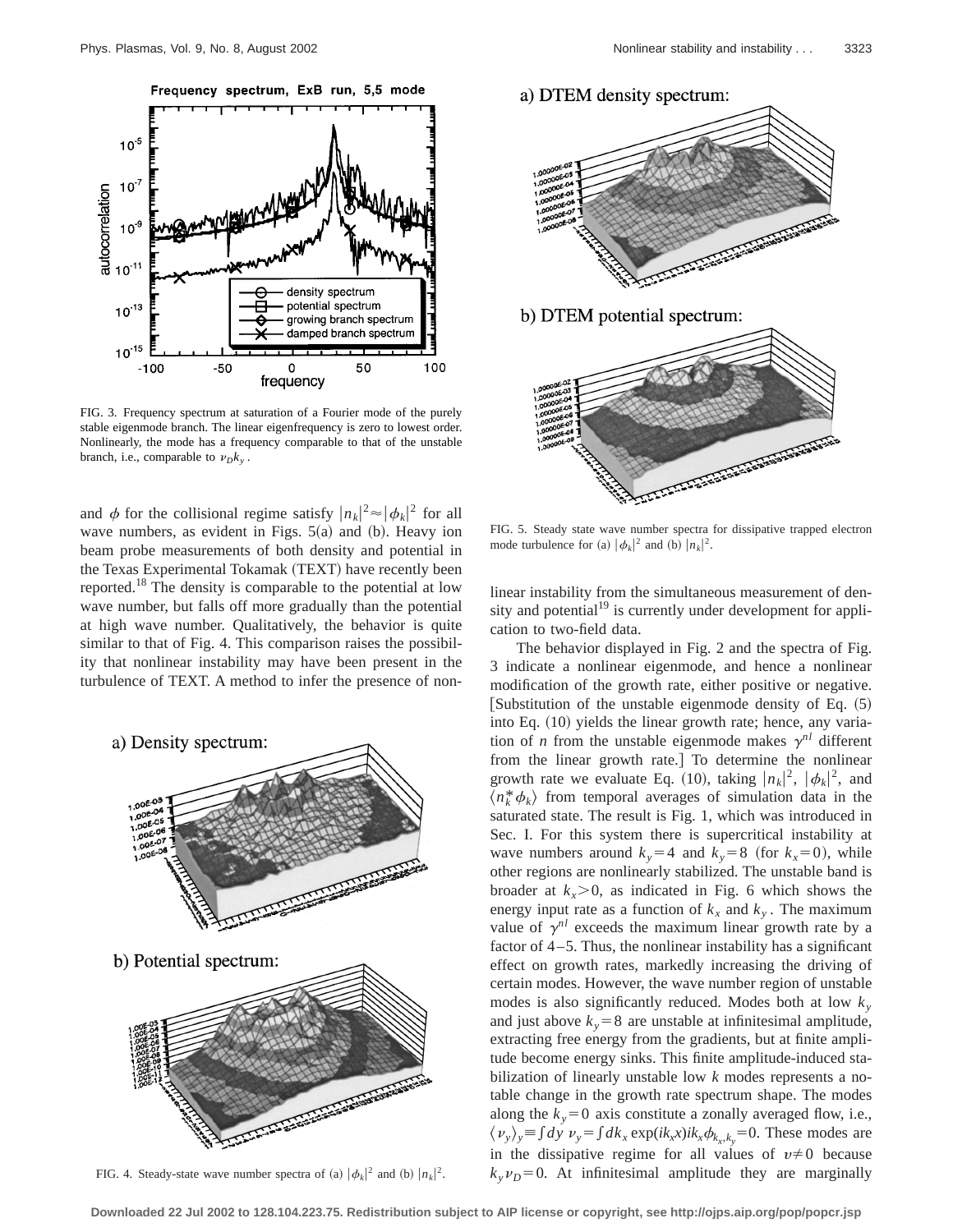

FIG. 6. Energy input rate as a function of  $k_x$  and  $k_y$  in (a) linear growth phase, and (b) saturated state.

stable (Im  $\omega=0$ ), and are seen as a crease in Fig. 6(a). At finite amplitude these modes are damped. The damping rate is a non-negligible fraction of the maximum growth rate. The damping of zonal flows has an important effect on the turbulence level in simulations of gyrokinetic models.<sup>20</sup> Note that here the finite excitation level for these undriven modes, as indicated by the spectrum, indicates spectral transfer into these modes via nonlinear coupling. This is the standard excitation mechanism for zonal modes. $^{21}$  The finite amplitudeinduced damping evident in Fig. 6 is a distinct process arising from damped eigenmode excitation, and is currently being investigated.<sup>22</sup>

In Fig. 7 the quasilinear particle flux for different values of  $\hat{\alpha}$  is plotted as a function of the true flux. The two are clearly different, with the true flux smaller than the quasilinear flux by a factor of order 5. The flux is essentially a wave number moment of  $\gamma^{nl}(k)$   $E(k)$ . The reduction of the true flux relative to the quasilinear flux reflects the fact that  $\gamma^{nl}(k)$  is smaller than  $\gamma^{l}(k)$  for low wave numbers where  $E(k)$  peaks. Wave numbers where  $\gamma^{nl}(k)$  is greater than  $\gamma^{l}(k)$  receive weaker weighting in the wave number sum, because  $E(k)$  is smaller. In simulations of nonadiabatic Hasegawa–Wakatani turbulence, a reduction of the particle flux from its quasilinear value was observed and attributed to spatial intermittency, i.e., coherent structures.<sup>23</sup> The nonlinear instability mechanism described herein is not caused by intermittency, because coherent structures are not accounted for in the analytic theory (which is quasi-Gaussian) and are not present in the simulations. The latter is confirmed in Fig. 8, which shows contours of constant density in real space.



FIG. 7. Quasilinear flux versus actual flux for values of  $\hat{\alpha}$  varied over a range of 2.

The packing fraction (roughly, the ratio of structure scale to interstructure separation) is approximately unity, an indication that the kurtosis is near 3 and the distribution is close to Gaussian. While intermittency may be possible in Eqs.  $(1)$ –  $(2)$  under appropriate circumstances, we conclude that it is not a necessary element of the particle flux reduction described above. The question of intermittency in this system is interesting, but beyond the scope of this paper.

## **IV. NONLINEAR EXCITATION OF THE DAMPED EIGENMODE**

Because nonlinear instability requires nonlinear excitation of the purely stable eigenmode branch, it is advanta-

# $\boldsymbol{\chi}$



FIG. 8. Contours of constant density during saturation. The packing fraction of structures is near unity, indicating that the kurtosis is close to the Gaussian value of 3.

 $\mathbf{y}$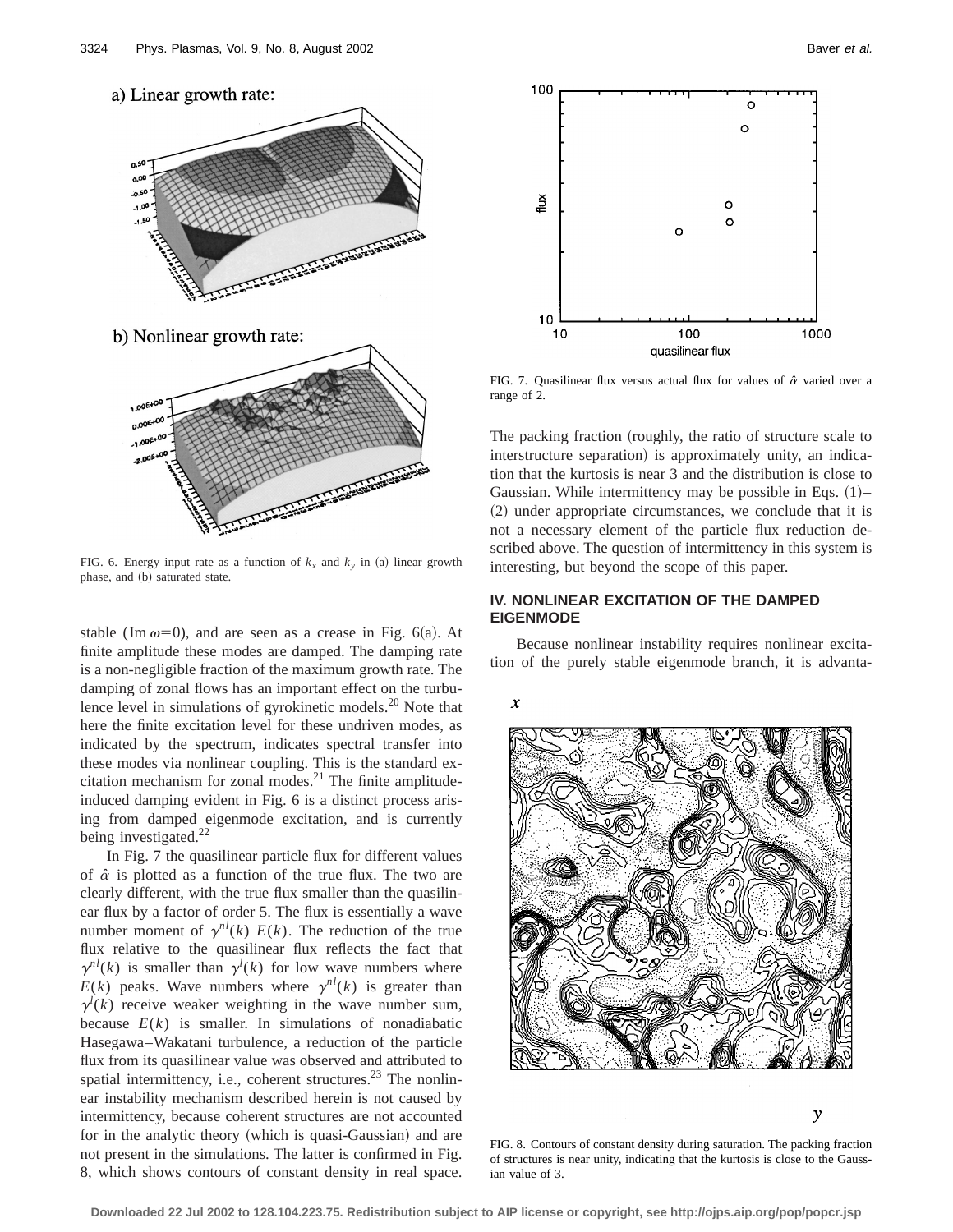geous to transform the basic equations so they describe the nonlinear evolution of the two linear eigenmode branches, i.e., use Eq.  $(11)$  to project at each moment in time the density and potential onto the two linear eigenmodes of Eqs.  $(5)$ and  $(7)$ . To develop equations for the nonlinearly evolving eigenmode amplitudes  $\beta_i$  we rewrite Eqs. (1)–(2) in matrix form

$$
\begin{pmatrix} \vec{n}_k \\ \dot{\phi}_k \end{pmatrix} = \mathbf{D} \begin{pmatrix} n_k \\ \phi_k \end{pmatrix} + \begin{pmatrix} b_n \\ b_\phi \end{pmatrix},\tag{14}
$$

where **D** is the linear coupling matrix and  $b_n$  and  $b_{\phi}$  are the nonlinearities

$$
\mathbf{D} = \begin{pmatrix} -v & -ik_y v_D \hat{\alpha} + v \\ \frac{\varepsilon^{1/2} v}{1 + k^2 - \varepsilon^{1/2}} & \frac{-k_y v_D \hat{\alpha} - \varepsilon^{1/2} v}{1 + k^2 - \varepsilon^{1/2}} \end{pmatrix},
$$
(15)

$$
b_n = -\frac{1}{2} \sum_{k'} (\mathbf{k'} \times \mathbf{z} \cdot \mathbf{k}) (n_{k'} \phi_{k-k'} - n_{k-k'} \phi_{k'}), \qquad (16)
$$

$$
b_{\phi} = -\frac{1}{2} \sum_{k'} \frac{(\mathbf{k'} \times \mathbf{z} \cdot \mathbf{k})}{1 + k^2 - \varepsilon^{1/2}} [(k - k')^2 - k'^2] \phi_{k'} \phi_{k - k'}.
$$
\n(17)

We invert Eq.  $(11)$ , take the time derivative, and substitute from Eq.  $(14)$ , yielding

$$
\begin{pmatrix} \dot{\beta}_1(k,t) \\ \dot{\beta}_2(k,t) \end{pmatrix} = \mathbf{M}^{-1} \begin{pmatrix} \dot{n}_k \\ \dot{\phi}_k \end{pmatrix} = \mathbf{M}^{-1} \mathbf{D} \begin{pmatrix} n_k \\ \phi_k \end{pmatrix} + \mathbf{M}^{-1} \begin{pmatrix} b_n \\ b_{\phi} \end{pmatrix}, \tag{18}
$$

where

$$
\mathbf{M}^{-1} = \frac{1}{R_1 - R_2} \begin{pmatrix} 1 & -R_2 \\ -1 & R_1 \end{pmatrix} . \tag{19}
$$

To complete the transformation,  $n_k$  and  $\phi_k$  must be written in terms of  $\beta_1$  and  $\beta_2$  using Eq. (11)

$$
\left(\frac{\dot{\beta}_1(k,t)}{\beta_2(k,t)}\right) = \mathbf{M}^{-1} \mathbf{D} \mathbf{M} \begin{pmatrix} \beta_1(k,t) \\ \beta_2(k,t) \end{pmatrix}
$$

$$
+ \mathbf{M}^{-1} \begin{pmatrix} b_n \\ b_{\phi} \end{pmatrix} \Big|_{\substack{n_k = R_1\beta_1 + R_2\beta_2 \\ \phi_k = \beta_1 + \beta_2}}.
$$
(20)

By construction, this representation diagonalizes the linear coupling matrix, i.e.,  $M^{-1}DM$  is diagonal with the eigenfrequencies  $-i\omega_1$  and  $-i\omega_2$  as the diagonal elements. However, in this representation each equation evolves under a combination of the two nonlinearities. From  $M^{-1}$ , the nonlinearity of the  $\beta_1$  equation is  $(R_1-R_2)^{-1}(b_n-R_2b_\phi)$ , while the nonlinearity of the  $\beta_2$  equation is  $(R_1 - R_2)$ <sup>-</sup>  $(-b_n + R_1 b_\phi)$ . Noting that  $R_2 \sim (k_\nu \nu_D / v)R_1$ , this validates the statement made in Sec. II that the electron nonlinearity yields forces in the  $\beta_1$  and  $\beta_2$  equations of equal magnitude, while the polarization drift nonlinearity preferentially forces the growing eigenmode. As indicated in Eq.  $(20)$ , the nonlinearities are written in terms of  $\beta_1$  and  $\beta_2$  using the substitutions  $n_k = R_1 \beta_1 + R_2 \beta_2$  and  $\phi_k = \beta_1 + \beta_2$  in Eqs. (16)–(17).

To simplify Eq.  $(20)$ , we examine the relative magnitude of the nonlinearities. To compare  $b_n$  and  $b_{\phi}$ , first assume that  $n_k \sim \phi_k$ , as in the unstable eigenmode. The electron nonlinearity  $b_n$  has two fewer factors of wave number than the polarization drift nonlinearity  $b_{\phi}$ . Hence, in a longwavelength regime  $(k<1)b_n$  dominates  $b_n$ . Consider now a density fluctuation like the stable eigenmode. The electron nonlinearity continues to dominate at long wavelengths because it still has fewer factors of wave number (one in this case), but *n* is now larger than  $\phi$  by a factor of order  $k_y \nu_D / v \ge 1$ . Consequently, the electron nonlinearity dominates at long wavelengths for collisionless trapped electron turbulence. The degree of dominance is greater than it is in the collisional case, where the electron nonlinearity has one fewer wave number factor than the polarization drift nonlinearity, and  $n_k \sim \phi_k$ . The dominance of the electron nonlinearity in the collisional regime has been studied in detail. $24$ We will restrict ourselves to long wavelengths. Simplifying Eq.  $(20)$  by retaining the electron nonlinearity only

$$
\dot{\beta}_j(k) = -i\omega_j \beta_j(k) + \sum_{k'} \frac{(-1)^j (\mathbf{k'} \times \mathbf{z} \cdot k)}{[\mathbf{R}_1(k) - \mathbf{R}_2(k)]}
$$

$$
\times [\mathbf{R}_1(k')\beta_1(k') + \mathbf{R}_2(k')\beta_2(k')] [\beta_1(k'')+ \beta_2(k'')], \qquad (21)
$$

where  $R_1(k)$  and  $R_2(k)$  are defined in Eqs. (5) and (7), and  $k'' \equiv k - k'$ . It is possible to make one additional approximation. Because  $\beta_1$  is linearly driven and  $\beta_2$  is linearly damped, the former is larger than the latter in saturation. This is evident in the simulations described in the previous section. From the saturation balance obtained in Sec. V, Im  $\beta_2$  $\sim (v/\nu_D k_y) |\beta_1|$ , and Re  $\beta_2 \sim (v/\nu_D k_y)^2 |\beta_1|$ . This allows  $\beta_2(k'')$ in the last set of brackets to be dropped. The term with  $\beta_2(k)$  in the first set of brackets cannot be dropped because  $R_2/R_1 \sim O(i\nu D k_y/\nu)$ , making  $R_2(k')\beta_2(k')$  as large as  $R_1(k)$   $\beta_1(k)$ . It can be verified that the terms omitted by dropping  $\beta_2(k^{\prime\prime})$  conserve energy among themselves. Therefore, Eq. (21), with  $\beta_2(k'')$  removed, is an energy-conserving approximation. Consequently, we shall henceforth investigate the nonlinear evolution of

$$
\hat{\beta}_j(k) = -i\omega_j \beta_j(k) + \sum_{k'} \frac{(-1)^j (\mathbf{k'} \times \mathbf{z} \cdot k)}{[\mathbf{R}_1(k) - \mathbf{R}_2(k)]}
$$

$$
\times [\mathbf{R}_1(k')\beta_1(k') + \mathbf{R}_2(k')\beta_2(k')] \beta_1(k''). \quad (22)
$$

We first examine the nonlinear excitation of  $\beta_2(k)$ . From an initial state with infinitesimal amplitudes, the nonlinearities are at first negligible, and  $\beta_1$  and  $\beta_2$  evolve according to the linearized equations. The exponential growth of  $\beta_1$  and the exponential decay of  $\beta_2$  produce a situation where in one or two linear growth times,  $\beta_2 \ll \beta_1$ , and the nonlinearity is dominated by  $\beta_1$ . Assuming  $\beta_2 \ll \beta_1$  and symmetrizing the remaining nonlinearity, Eq.  $(22)$  becomes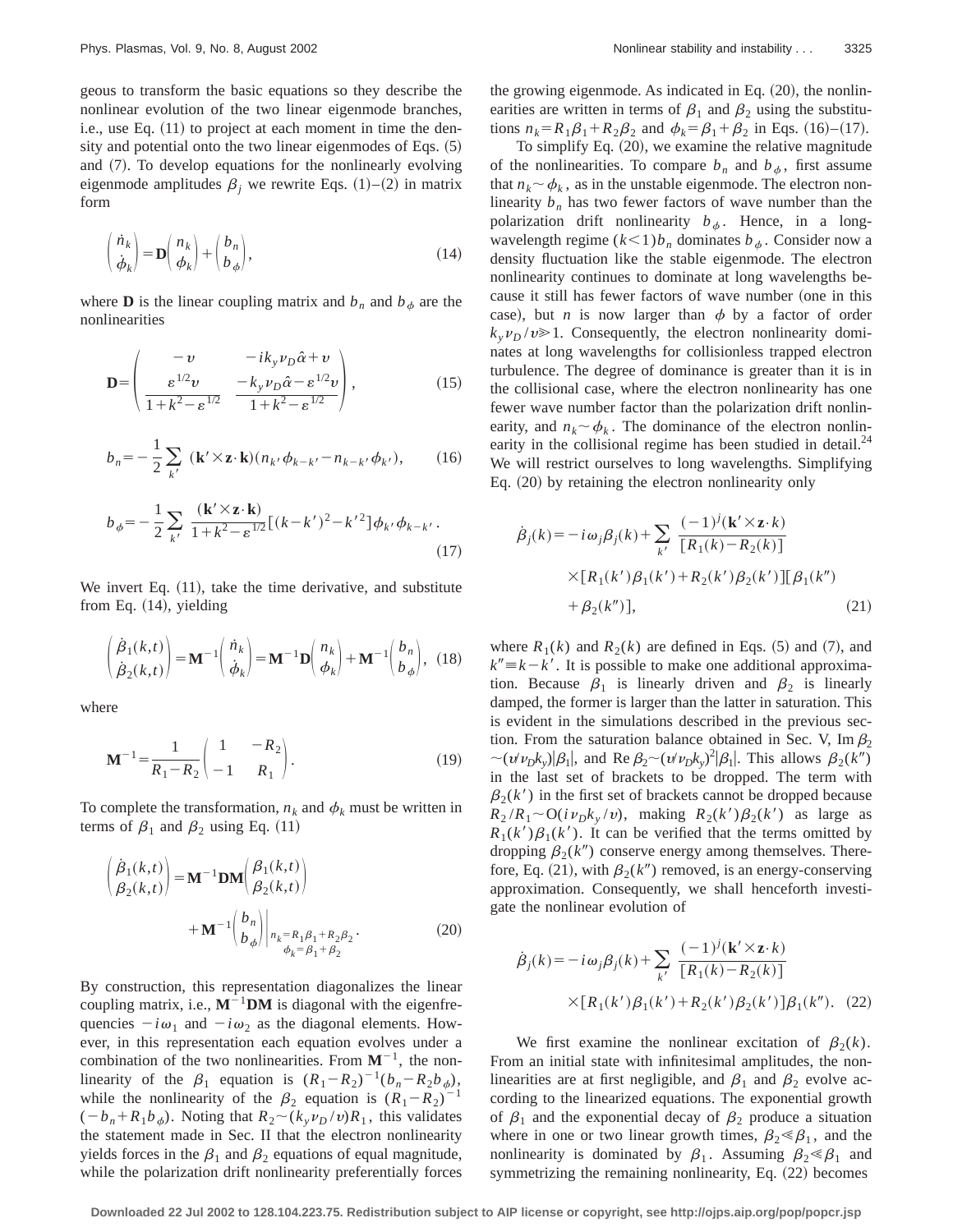$$
\dot{\beta}_{2}(k) + i\omega_{2}\beta_{2}(k) \approx \sum_{k'} \frac{(\mathbf{k'} \times \mathbf{z} \cdot k)}{2[R_{1}(k) - R_{2}(k)]} [R_{1}(k') - R_{1}(k - k')] \beta_{1}(k') \beta_{1}(k'')
$$
\n
$$
\approx \sum_{k'} (\mathbf{k'} \times \mathbf{z} \cdot k) \beta_{1}(k') \beta_{1}(k - k') \left\{ \frac{i v \varepsilon^{1/2} \hat{\alpha} \mathbf{k} \cdot \mathbf{k'}}{(1 - \hat{\alpha} \varepsilon^{1/2})^{2} k_{y} \nu_{D}} - \frac{v^{2} \varepsilon^{1/2} (1 - \varepsilon^{1/2}) (\hat{\alpha} - 1)}{2 (1 - \hat{\alpha} \varepsilon^{1/2})^{4} \nu_{D}^{2} k_{y}^{2}} \left\{ \frac{k_{y}}{k_{y}'} - \frac{k_{y}}{k_{y} - k_{y}'} \right\} \right\}, \qquad (23)
$$

where  $k \leq 1$  has been assumed. The first term of the last expression is of order  $v/k_yv_D$ , and small-*k* contributions of order  $kk'$  have been retained. These contributions have been neglected in the second term, which is one order higher in  $v/k_yv_D$ . From these expressions it is evident that  $\beta_1$  and  $\beta_2$ evolve linearly until  $\beta_1$  exceeds an amplitude threshold governed by the magnitude of the nonlinearity relative to  $\omega_i \beta_i$ . The threshold is lower for the  $\beta_2$  evolution because  $\beta_2$  decreases with time in the linear regime, whereas  $\beta_1$  increases. The nonlinear threshold in the  $\beta_2$  equation is given by

$$
\frac{\nu}{\nu_D} [\beta_1^{(l)}]^2 \approx |\omega_2 \beta_2^{(l)}|,\tag{24}
$$

where  $\beta_j^{(l)} \equiv \exp(-i\omega_j t)\beta_j(k,t=0)$  represents the linear solution of Eq.  $(22)$ , which is valid up to the time the nonlinear threshold is reached. Because  $\beta_1^{(l)}$  must reach a higher amplitude before the  $\beta_1$  equation becomes nonlinear, the nonlinear evolution of  $\beta_2$  (upon passing its nonlinear threshold) can be approximated using the linearized solution  $\beta_1^{(l)}$ . Thus,

$$
\beta_2(k,t) = \beta_2(k,t=0) \exp[-i\omega_2(k)t] + \sum_{k'} (\mathbf{k'} \times \mathbf{z} \cdot \mathbf{k})
$$
  

$$
\times \left\{ \frac{i v \varepsilon^{1/2} \hat{\alpha} \mathbf{k} \cdot \mathbf{k'}}{(1 - \hat{\alpha} \varepsilon^{1/2})^2 k_y v_D} - \frac{v^2 \varepsilon^{1/2} (1 - \varepsilon^{1/2}) (\hat{\alpha} - 1)}{2 (1 - \hat{\alpha} \varepsilon^{1/2})^4 v_D^2 k_y^2} \right\}
$$
  

$$
\times \left( \frac{k_y}{k_y'} - \frac{k_y}{k_y - k_y'} \right) \left\{ \beta_1(k', t=0) \right\}
$$
  

$$
\times \beta_1(k - k', t=0)
$$
  

$$
\times \frac{\left\{ \exp[-i\omega_1(k')t - i\omega_1(k - k')t] \right\}}{i[\omega_2(k) - \omega_1(k') - \omega_1(k - k')]}. \tag{25}
$$

From Eq.  $(25)$  both linear decay (first term) and nonlinearly driven exponential growth (second term) operate simultaneously, but decay dominates prior to the transition, and growth thereafter. The growth rate is controlled by the largest value of  $-i\omega_1(k')-i\omega_1(k-k')$  in the sum over *k'*. In Fig. 2 exponential growth occurs for  $20 \lt t \lt 50$ . Similarly, Eq. (25) indicates that before the transition the frequency of  $\beta_2$  is nearly zero, whereas after it is of order  $\nu_D k_y$ . Therefore, the frequency spectrum peak shifts in the transition from near zero to  $\sim v_{D}k_{v}$ , as evident in Fig. 3.

The exponential growth of  $\beta_1$  saturates when

$$
\frac{\nu}{\nu_D} [\beta_1^{(l)}]^2 \approx \text{Im } \omega_1 |\beta_{1,}^{(l)}|.
$$
 (26)

Unlike the nonlinear excitation of  $\beta_2$ , which is phase coherent as long as  $\beta_1$  is growing linearly (and therefore phase coherent), the nonlinear evolution (saturation) of  $\beta_1(k,t)$  involves mode coupling and phase scrambling. A description of saturation thus requires a statistical treatment.

#### **V. CLOSURE CALCULATION**

Equation (26) is valid as long as  $\beta_1$  grows exponentially, experiencing negligible feedback from  $\beta_2$ . This situation no longer holds as the instability saturates. To describe saturation we introduce closure theory. A variety of insights is obtained from closure theory. It reveals a direct relationship between nonlinear instability and the nonlinear excitation of modes on the purely stable branch by showing that the requirement for energy transfer to these modes favors nonlinear instability. It also shows that the system has volatility with respect to the sign of  $\gamma_k^{nl}$ , i.e., both signs are possible and likely, as observed in the simulations. Moreover, whereas other studies of two-field drift wave models have emphasized the role of the density-potential cross correlation in inhibiting the turbulent energy cascade<sup>25</sup> the closure calculation shows that the cross-correlation value fixed by the nonlinear dynamics in saturation *enhances* the nonlinear energy transfer to the stable branch. Since the latter provides coupling to dissipation within a single nonlinear interaction, less cascading is required for saturation.

The closure equations are complicated and possess many terms. The solution given herein consists of the following. In Sec. V A, leading order asymptotic scalings are found for the quantities,  $|\beta_1|^2$ ,  $|\beta_2|^2$ , Re $\langle \beta_1^* \beta_2 \rangle$ , and Im $\langle \beta_1^* \beta_2 \rangle$ , as a function of  $v/v_{D}k_{y}$ , the small parameter of the low collisionality limit. Because the growth rate Im  $\omega_1$  and the damping rate Im  $\omega_2$  enter the lowest-order balances for  $|\beta_1|^2$  and  $|\beta_2|^2$ , respectively, these scalings recover the saturation level of each quantity to leading order in the low collisionality limit, up to a numerical coefficient of order unity. The coefficients of  $|\beta_1|^2$  and  $|\beta_2|^2$  are positive; those of Re $\langle \beta_1^* \beta_2 \rangle$ , and  $\text{Im}\langle\beta_1^*\beta_2\rangle$  can be either positive or negative. The signs are determined from the equations for  $|\beta_2|^2$  and  $\text{Re}\langle\beta_1^*\beta_2\rangle$ . With this solution we examine the energy input rate in Sec. V B.

#### **A. Saturation balances**

Statistical closure equations for  $|\beta_1|^2$ ,  $|\beta_2|^2$ , and  $\langle \beta_1^* \beta_2 \rangle$  are constructed from Eq. (22) by multiplying by appropriate amplitude factors. Calculating a closure for all linear eigenmode branches differs from the usual procedure, which treats Fourier transformed equations for *n* and  $\phi$  [Eq. (14)], with  $\omega$  replaced by  $\omega_1$ . The latter, by construction, describes saturation as the Kolmogorov-style steady state in which unstable modes saturate through transfer of energy to stable modes within the same branch.<sup>12–14,25</sup> On the other hand, solution of spectrum balance equations for all linear eigenmodes completely specifies the nonlinear eigenmode.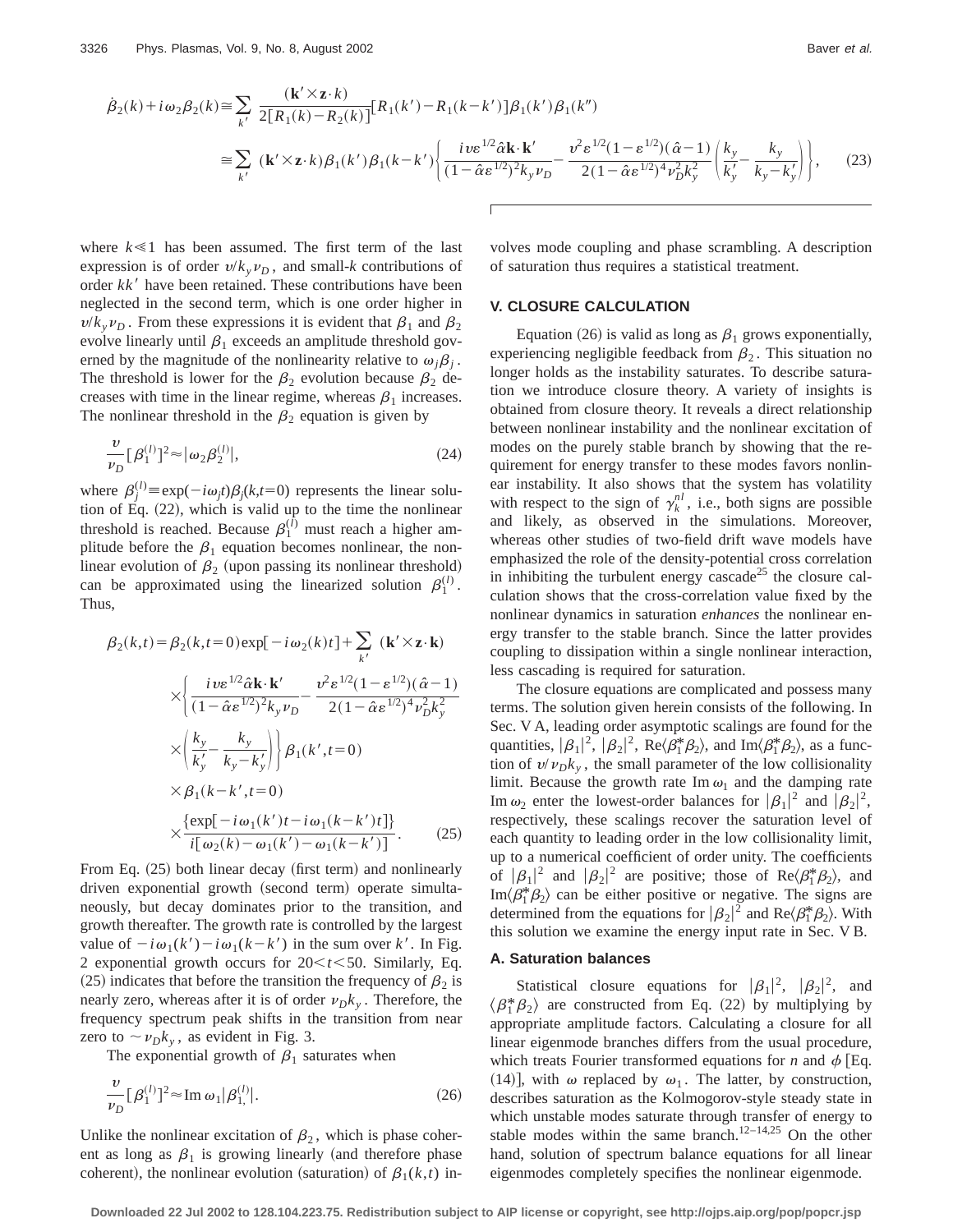Taking moments of Eq. (22), the evolution equations for the quadratic correlations  $|\beta_1|^2$ ,  $|\beta_2|^2$ , and  $\langle \beta_1^* \beta_2 \rangle$  are

$$
\frac{\partial}{\partial t} |\beta_1|^2 = 2 \operatorname{Im} \omega_1 |\beta_1|^2 + 2 \operatorname{Re} \sum_{k'} \left[ \frac{C_1(k, k')}{2} \langle \beta_1' \beta_1'' \beta_1^* \rangle + C_2(k, k') \langle \beta_2' \beta_1'' \beta_1^* \rangle \right],\tag{27}
$$

$$
\frac{\partial}{\partial t} |\beta_2|^2 = 2 \operatorname{Im} \omega_2 |\beta_2|^2 - 2 \operatorname{Re} \sum_{k'} \left[ \frac{C_1(k, k')}{2} \langle \beta_1' \beta_1'' \beta_1^* \rangle + C_2(k, k') \langle \beta_2' \beta_1'' \beta_2^* \rangle \right],\tag{28}
$$

$$
\frac{\partial}{\partial t} \langle \beta_1^* \beta_2 \rangle = i(\omega_1^* - \omega_2) \langle \beta_1^* \beta_2 \rangle + \sum_{k'} \left[ \frac{C_1^*(k, k')}{2} \langle \beta_1'^* \beta_1''^* \beta_2 \rangle - C_2^*(k, k') \langle \beta_2'^* \beta_1''^* \beta_2 \rangle \right] \n- \frac{C_1(k, k')}{2} \langle \beta_1' \beta_1'' \beta_1^* \rangle + C_2(k, k') \langle \beta_2' \beta_1'' \beta_1^* \rangle \Bigg],
$$
\n(29)

where

$$
C_1(k, k') = -(\mathbf{k}' \times \mathbf{z} \cdot \mathbf{k}) \frac{(R'_1 - R''_1)}{(R_1 - R_2)},
$$
\n(30)

$$
C_2(k, k') = -(\mathbf{k'} \times \mathbf{z} \cdot \mathbf{k}) \frac{R_2}{(R_1 - R_2')},
$$
\n(31)

and the notation  $\beta'_j = \beta_j(k')$ ,  $\beta''_j = \beta_j(k-k')$ ,  $\beta_j = \beta_j(k)$ ,  $R'_j = R_j(k'), R''_j = R_j(k-k')$ , and  $R_j = R_j(k)$  has been used for shorthand.

Equations  $(27)–(29)$  are not closed because they depend on the unknown triplet correlations of the right-hand side. To close we use the EDQNM procedure. The procedure is standard and given in other references; hence, we omit intermediate steps. We start by finding evolution equations for each triplet in Eqs.  $(27)–(29)$ , multiplying Eq.  $(22)$  (for appropriate wave numbers) by appropriate products of  $\beta_1\beta_2$  and  $\beta_1\beta_2$ . These equations contain fourth-order correlations, which are approximated as products of second-order correlations. Treating the products of second-order correlations as slowly evolving source terms, the triplet evolution equations are inverted and substituted into Eqs.  $(27)–(29)$ , yielding a set of equations closed at second order. The third-order correlations are subject to eddy damping, which is specified self-consistently in the closure. The closed second-order equations are

$$
\frac{\partial}{\partial t} |\beta_{1}|^{2} = 2 \operatorname{Im} \omega_{1} |\beta_{1}|^{2} + \operatorname{Re} \sum_{k'} \left\{ \frac{1}{2} \frac{C_{1}(k,k')}{(i\omega_{1}^{\prime} + i\omega_{1}^{\prime\prime} - i\omega_{1}^{*} - \Delta\omega_{1}^{\prime} - \Delta\omega_{1}^{*})} [C_{1}(k',k)|\beta_{1}^{\prime\prime}|^{2}|\beta_{1}|^{2} + C_{1}(k-k',k)|\beta_{1}^{\prime}|^{2}|\beta_{1}|^{2} + C_{1}^{*}(k,k')|\beta_{1}^{\prime}|^{2}|\beta_{1}^{\prime}|^{2} + C_{2}(k',-k'')|\beta_{1}|^{2}\langle\beta_{1}^{\prime\prime}\beta_{2}^{\prime\prime}\rangle \right\} \n+ C_{2}(k',k)|\beta_{1}^{\prime\prime}|^{2}\langle\beta_{1}^{*}\beta_{2}\rangle + C_{2}(k'',k)|\beta_{1}^{\prime}|^{2}\langle\beta_{1}^{*}\beta_{2}\rangle + C_{2}(k'',-k')|\beta_{1}|^{2}\langle\beta_{1}^{\prime}\beta_{2}^{\prime\prime}\rangle + C_{2}^{*}(k,k')|\beta_{1}^{\prime}|^{2}\langle\beta_{1}^{\prime}\beta_{2}^{\prime\prime}\rangle \right\} \n+ C_{2}^{*}(k,k'')|\beta_{1}^{\prime}|^{2}\langle\beta_{1}^{\prime\prime}\beta_{2}^{\prime\prime}\rangle] + \frac{C_{2}(k,k')}{(i\omega_{2}^{\prime} + i\omega_{1}^{\prime\prime} - i\omega_{1}^{*} - \Delta\omega_{2}^{\prime} - \Delta\omega_{1}^{\prime\prime} - \Delta\omega_{1}^{*})} [C_{1}(k'',k)|\beta_{1}|^{2}\langle\beta_{1}^{\prime\prime}\beta_{2}^{\prime}\rangle - C_{1}(k',k)|\beta_{1}^{\prime\prime}|^{2}|\beta_{1}|^{2} + C_{1}^{*}(k,k')|\beta_{1}^{\prime\prime}|^{2}\langle\beta_{1}^{\prime\prime}\beta_{2}^{\prime}\rangle + C_{2}(k'',k)\langle\beta_{1}^{\prime\prime}\beta_{2}^{\prime}\rangle\langle\beta_{1}^{*}\beta_{2}\rangle \right] \n+ C_{2}(k'',-k')|\beta_{1}|^{2}|\beta_{
$$

 $\overline{1}$ 

$$
\frac{\partial}{\partial t} |\beta_{2}|^{2} = 2 \operatorname{Im} \omega_{2} |\beta_{2}|^{2} - \operatorname{Re} \sum_{k'} \left\{ \frac{1}{2} \frac{C_{1}(k,k')}{(i\omega_{1}^{\prime} + i\omega_{1}^{\prime\prime} - i\omega_{2}^{*} - \Delta\omega_{1}^{\prime} - \Delta\omega_{1}^{*} - \Delta\omega_{2}^{*})} \right.\n\times [C_{1}(k',k)|\beta_{1}^{\prime\prime}|^{2} \langle \beta_{1}\beta_{2}^{*} \rangle + C_{1}(k-k',k)|\beta_{1}^{\prime}|^{2} \langle \beta_{1}\beta_{2}^{*} \rangle - C_{1}^{*}(k,k')|\beta_{1}^{\prime}|^{2} |\beta_{1}^{\prime}|^{2} + C_{2}(k',-k'') \langle \beta_{1}\beta_{2}^{*} \rangle \langle \beta_{1}^{\prime}\beta_{2}^{\prime\prime}^{*} \rangle \right.\n\t+ C_{2}(k',k)|\beta_{1}^{\prime\prime}|^{2} |\beta_{2}|^{2} + C_{2}(k'',k)|\beta_{1}^{\prime}|^{2} |\beta_{2}|^{2} + C_{2}(k'',-k') \langle \beta_{1}\beta_{2}^{*} \rangle \langle \beta_{1}^{\prime}\beta_{2}^{\prime\prime} \rangle - C_{2}^{*}(k,k')|\beta_{1}^{\prime\prime}|^{2} \langle \beta_{1}^{\prime}\beta_{2}^{\prime\prime} \rangle \right.\n\t- C_{2}^{*}(k,k'')|\beta_{1}^{\prime}|^{2} \langle \beta_{1}^{\prime\prime}\beta_{2}^{\prime\prime} \rangle + \frac{C_{2}(k,k')}{(i\omega_{2}^{\prime} + i\omega_{1}^{\prime\prime} - i\omega_{2}^{*} - \Delta\omega_{2}^{\prime} - \Delta\omega_{1}^{\prime\prime} - \Delta\omega_{2}^{*})} [C_{1}(k'',k)\langle \beta_{1}\beta_{2}^{*} \rangle \langle \beta_{1}^{\prime\prime} \beta_{2}^{\prime} \rangle \right.\n\t- C_{1}(k',k)\langle \beta_{1}\beta_{2}^{*} \rangle |\beta_{1}^{\prime}|^{2} - C_{1}^{*}(k,k')|\beta_{1}^{\prime\prime}|^{2} - C_{1}^{*}(k,k')|\beta_{1}^{\prime\prime}|^{2} \langle \beta_{1}^
$$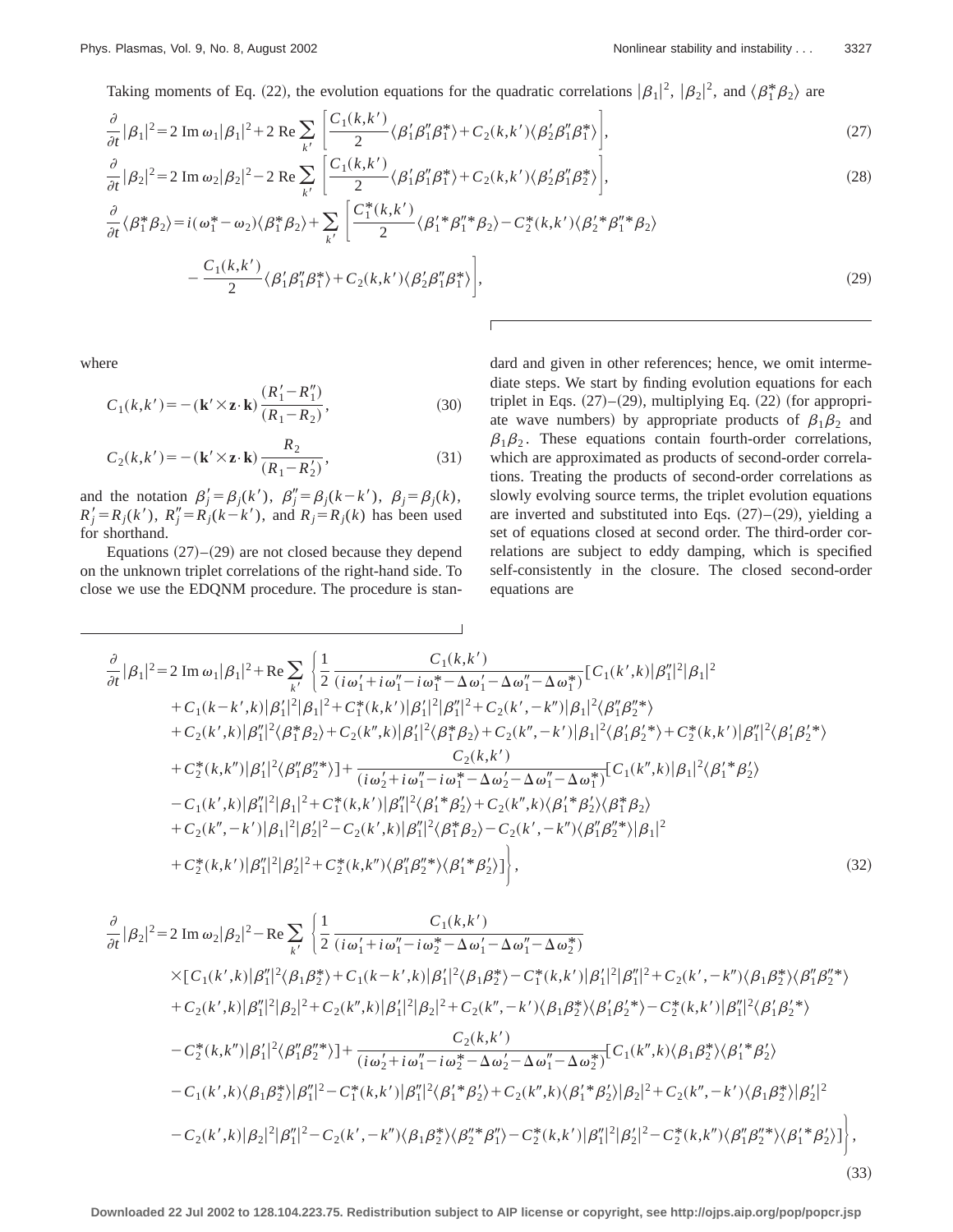$$
\frac{\partial}{\partial t}\langle\beta_{1}^{*}\beta_{2}\rangle=i(\omega_{1}^{*}-\omega_{2})\langle\beta_{1}^{*}\beta_{2}\rangle+\sum_{k'}\left\{\frac{1}{2}\frac{C_{1}^{*}((k,k')^{2}}{(-i\omega_{1}^{\prime*}-i\omega_{1}^{\prime*}+i\omega_{2}-\Delta\omega_{1}^{\prime*}-\Delta\omega_{1}^{\prime*}-\Delta\omega_{2})}\right.\times[2C_{1}^{*}(k'',k)|\beta_{1}'|^{2}\langle\beta_{1}^{*}\beta_{2}\rangle+2C_{2}^{*}(k'',k)|\beta_{1}'|^{2}|\beta_{2}|^{2}+2C_{2}^{*}(k'',-k')\langle\beta_{1}^{\prime*}\beta_{2}'\rangle\langle\beta_{1}^{*}\beta_{2}\rangle-C_{1}(k,k')|\beta_{1}'|^{2}|\beta_{1}'|^{2}\right.\left.-2C_{2}^{*}(k,k'')|\beta_{1}'|^{2}\langle\beta_{1}^{*}\beta_{2}^{*}\rangle\right]-\frac{C_{2}^{*}(k,k')^{2}}{(-i\omega_{1}^{\prime*}-i\omega_{2}^{\prime*}+i\omega_{2}-\Delta\omega_{1}^{\prime*}-\Delta\omega_{2}^{\prime*})}\right.\times[C_{1}^{*}(k'',k)\langle\beta_{1}^{*}\beta_{2}\rangle\langle\beta_{1}'\beta_{2}^{*}\rangle-C_{1}^{*}(k',k)\langle\beta_{1}^{*}\beta_{2}\rangle|\beta_{1}'|^{2}-C_{1}^{*}(k,k')\langle\beta_{1}'\beta_{2}^{*}\rangle|\beta_{1}'|^{2}\right.\left.+C_{2}^{*}(k'',k)|\beta_{2}|^{2}\langle\beta_{1}'\beta_{2}^{*}\rangle+C_{2}^{*}(k'',k)|\beta_{2}'|^{2}\langle\beta_{1}^{*}\beta_{2}\rangle-C_{2}^{*}(k',k)|\beta_{2}'|^{2}|\beta_{1}'|^{2}-C_{2}^{*}(k',-k'')\langle\beta_{1}^{*}\beta_{2}\rangle\langle\beta_{2}'\beta_{1}^{*}\rangle\right.\left.-C_{2}(k,k')|\beta_{1}'|^{2}|\beta_{1}'|^{2}-C_{2}(k,k'')\langle\beta_{1}'\beta_{2}^{*}\rangle\langle\beta_{1}^{*}\beta_{2}\rangle\right)-\frac{1}{2}\frac{C_{1}(k,k')
$$

The frequencies  $\Delta \omega_1$  and  $\Delta \omega_2$  are the eddy damping rates, obtained as the eigenfrequencies of the finite-amplitude response of  $\beta_1$  and  $\beta_2$  to an infinitesimal impulse. These rates are given by

$$
\Delta \omega_{1} = \sum_{k'} \left\{ \frac{1}{2} \frac{C_{1}(k,k')}{(i\omega_{1}'+i\omega_{1}''-\Delta\omega_{1}'-\Delta\omega_{1}'')} [C_{1}(k'',k)|\beta_{1}'|^{2}+C_{1}(k',k)|\beta_{1}''|^{2}+C_{2}(k',-k'')\langle\beta_{1}''\beta_{2}''^{*}\rangle + C_{2}(k'',-k')\langle\beta_{1}'\beta_{2}''^{*}\rangle \right] \\ - \frac{C_{2}(k,k')}{(i\omega_{2}'+i\omega_{1}''-\Delta\omega_{2}'-\Delta\omega_{1}'')} \times [C_{1}(k'',k)\langle\beta_{1}'^{*}\beta_{2}'\rangle + C_{2}(k'',-k')|\beta_{2}'|^{2}+C_{1}(k',k)|\beta_{1}''|^{2} \\ + C_{2}(k',-k'')\langle\beta_{1}''\beta_{2}''^{*}\rangle] \right\},
$$
\n(35)  
\n
$$
\Delta \omega_{2} = -\sum_{k'} \left\{ \frac{1}{2} \frac{C_{1}(k,k')}{(i\omega_{1}'+i\omega_{1}''-\Delta\omega_{1}'-\Delta\omega_{1}'')} [C_{2}(k'',k)|\beta_{1}'|^{2}+C_{2}(k',k)|\beta_{1}''|^{2}] - \frac{C_{2}(k,k')}{(i\omega_{2}'+i\omega_{1}''-\Delta\omega_{2}'-\Delta\omega_{1}'')} \right\}
$$

$$
\times [C_2(k'',k)\langle \beta_1'^* \beta_2' \rangle + C_2(k',k)|\beta_1''|^2]
$$
\n(36)

Solution of Eqs. (32)–(36) specifies  $|\beta_1(k)|^2$ ,  $|\beta_2(k)|^2$ ,  $\langle \beta_1^*(k)\beta_2(k)\rangle$ ,  $\Delta\omega_1(k)$ , and  $\Delta\omega_2(k)$ , as functions of both wave number and the parameters  $v, \omega_*$ ,  $\varepsilon^{1/2}$ , and  $\hat{\alpha}$  of the linear instability drive and nonlinear couplings. Even for the simpler saturation balances of one-field closures, the nonlinear spectrum convolutions make evaluation of the spectrum intractable in any range of wave numbers for which there is instability or dissipation. A simpler task is to determine the saturation levels of  $|\beta_1|^2$ ,  $|\beta_2|^2$ , and  $\langle \beta_1^* \beta_2 \rangle$  for low wave number unstable modes due to nonlinear coupling with modes at higher wave number. The saturation levels are expressed as functions of the parameters  $v, \omega_*$ ,  $\varepsilon^{1/2}$ , and  $\hat{\alpha}$ that enter the linear growth rate and the nonlinear couplings.

We seek leading order asymptotic scalings for the saturated values of  $|\beta_1|^2$ ,  $|\beta_2|^2$ , and  $\langle \beta_1^* \beta_2 \rangle$  as functions of  $v/\omega_* \ll 1$ . This is done by testing trial scalings to see if the dominant balances in Eqs.  $(32)$ – $(36)$  meet the two fundamental physical constraints of the saturated state. The constraints are: (1) The dominant balance in the  $|\beta_1|^2$  equation must contain the linear driving term 2 Im  $\omega_1|\beta_1|^2$ . This is the source of free energy for exciting turbulence and must be present in the dominant balance.  $(2)$  The dominant balance in the  $|\beta_2|^2$  equation must contain the linear damping term 2 Im  $\omega_2|\beta_2|^2$ . The excitation of  $\beta_2$  described in Sec. IV effectively establishes a cascade *in eigenmode space* at fixed wave number. With  $|\beta_2|^2$  subject to strong linear damping, it is in a dissipation range, and the damping enters the balance. Implicit in this condition is the inequality  $|\beta_1|^2 \gg |\beta_2|^2$ , which as noted in Sec. III is satisfied by the numerical solutions. In addition to these constraints, we assume that inco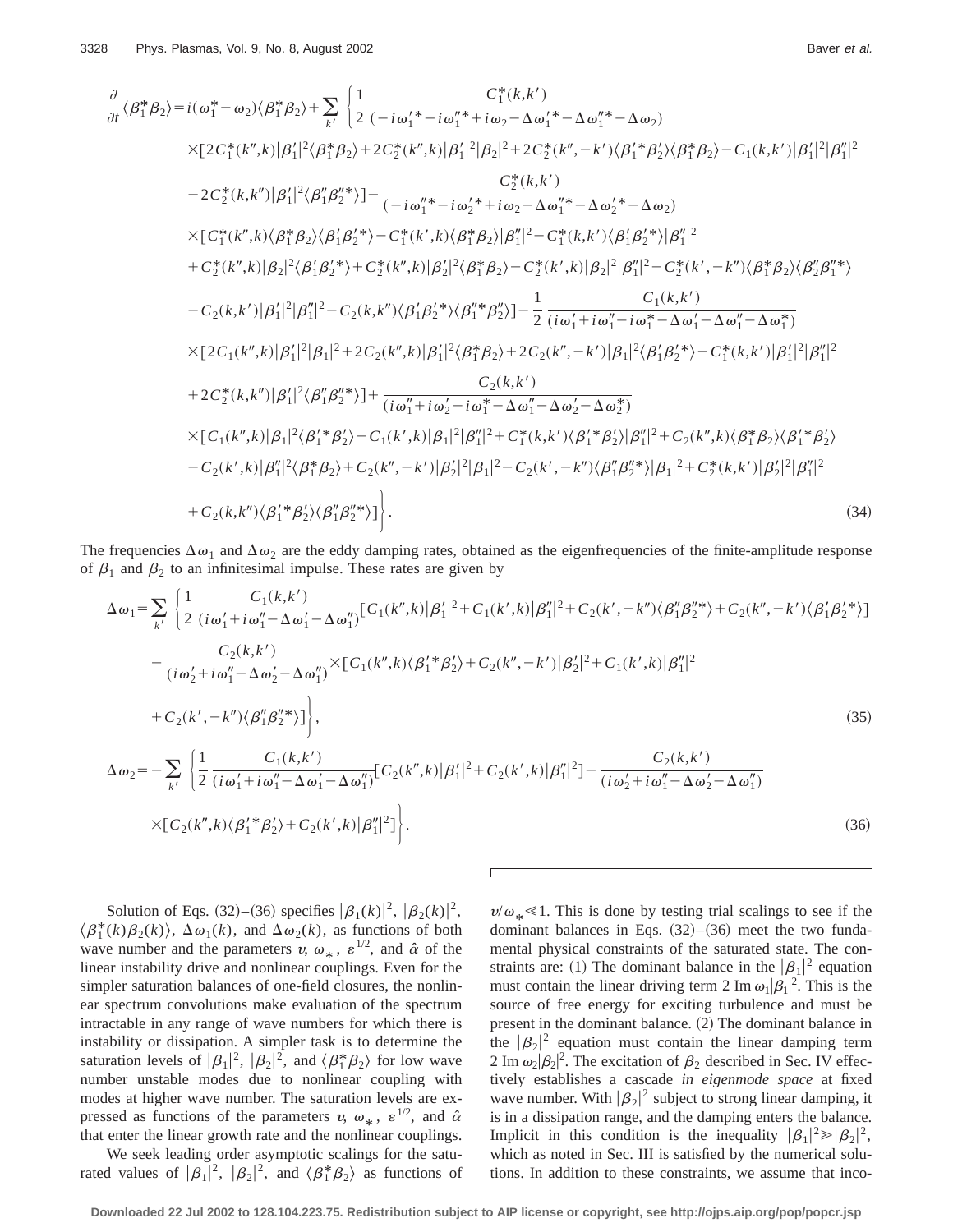herent terms are small and exclude them from saturation balances *a priori*. This assumption applies to spectral transfer from a mode *k* to short wavelength modes  $k^{\prime}$ ,  $k - k^{\prime} \ge k$ . Provided the spectrum decays with wave number, the product  $|\beta_j'|^2 |\beta_i''|^2$  of an incoherent term is smaller than its coherent counterpart  $|\beta_j|^2 |\beta_i'|^2$  because the former is quadratic in high wave number energy, whereas the latter is linear. Moreover, incoherent terms are identified with the production of turbulence in an inertial range. However, in driven ranges production is by linear instability, and the incoherent terms are small.

To establish the scaling of each term in Eqs.  $(32)$ – $(36)$ , we must know the scaling of the temporal response functions. The temporal response functions appear in Eqs.  $(32)$ –  $(36)$  as denominators comprised of combinations of  $i\omega_1$ ,  $i\omega_2$ ,  $\Delta\omega_1$ , and  $\Delta\omega_2$ . Consider the first response function of Eq. (33):  $(i\omega'_1 + i\omega''_1 - i\omega^*_{2} - \Delta\omega'_1 - \Delta\omega''_1 - \Delta\omega^*_{2})^{-1}$ . The first three terms are linear eigenfrequencies and together go as  $\sim i \nu_D[k'_y - (k_y - k'_y)] [1 - \varepsilon^{1/2} \hat{\alpha}] = - \nu_D k_y [1 - \varepsilon^{1/2} \hat{\alpha}]$  to lowest order in  $v/\omega'$  for  $k^2$  and  $\varepsilon^{1/2}$  small. The real parts of the eddy damping rates are of order  $\nu$  because of the balances in conditions (1) and (2) above. As shown below, Im  $\Delta \omega_1$  $\sim v^2/\omega_*$ , Im  $\omega_2 \sim \omega_*$ . Thus, the entire response function scales as  $(-iak_v\nu_D + bv)^{-1}$ , where *a* and *b* are constants of order unity. It is easily verified that all of the response functions of Eqs.  $(32)$ – $(34)$  have this scaling except for one. The exception is the response function  $(i\omega'_1 + i\omega''_1 - i\omega^* - \Delta\omega'_1)$  $-\Delta \omega_1'' - \Delta \omega_1^*$ )<sup>-1</sup> appearing in Eqs. (32) and (34). Under the nearly dispersionless character of  $\omega_1$  at low *k*, the leading order contributions of each of the first three terms cancel provided  $\nu_D k_v k^2 \ll \nu$ . This propagator therefore scales as  $(a'v+ib'v^2/k_vv_D)$ , where *a'* and *b'* are constants of order unity. The difference between this propagator and the others is crucial in setting transfer rates.

To obtain a set of plausible trial scalings, we start with the condition  $|\beta_2|^2 \ll |\beta_1|^2$ , and calculate the saturation level of  $|\beta_1|^2$  with  $|\beta_2|^2 \rightarrow 0$ . Balancing the first two terms of the nonlinearity in Eq.  $(31)$  with the growth rate, we obtain

$$
|\beta_1|^2 \approx \nu_D^2 \kappa_y^2 (\kappa' \times z \cdot \kappa)^{-2} (\kappa \cdot \kappa')^{-2},
$$
 (37)

where  $\kappa$  and  $\kappa'$  are spectrum weighted wave numbers. This leads us to adopt trial scalings of the form

$$
|\beta_1|^2 \propto (v/\omega_*)^0,
$$
  
\n
$$
|\beta_2|^2 \propto (v/\omega_*)^{\alpha},
$$
  
\n
$$
Re\langle \beta_1^* \beta_2 \rangle \propto (v/\omega_*)^{\alpha_r},
$$
  
\n
$$
Im\langle \beta_1^* \beta_2 \rangle \propto (v/\omega_*)^{\alpha_i}.
$$
\n(38)

We have specifically examined the cases  $(\alpha, \alpha_r, \alpha_i)$  $(2,1,2), (2,2,1), (1,1/2,3/2), (1,3/2,1/2).$  Of these, all but the second case violate one or both of the physical saturation constraints described above. Remarkably, the second case,  $(\alpha, \alpha_r, \alpha_i) = (2,2,1)$ , includes every term of Eq. (33) in the dominant balance, and includes all but three terms of Eq.  $(32)$ . The terms that yield Eq.  $(37)$  are included in the dominant balance. Moreover, this case agrees qualitatively with the simulation results. We therefore conclude that the leading order saturation levels are given by

Phase between branches for 5,5 mode



FIG. 9. Time evolution of the complex phase  $\tan^{-1}[\text{Im}\langle\beta_1^*\beta_2\rangle/\text{Re}\langle\beta_1^*\beta_2\rangle]$ .

$$
|\beta_1|^2 \sim A_1 \nu_D^2 \kappa_y^2 \quad (v/\nu_D k_y \to 0),
$$
  
\n
$$
|\beta_2|^2 \sim A_2 \nu_D^2 \kappa_y^2 (v/\nu_D \kappa_y)^2 \quad (v/\nu_D k_y \to 0),
$$
  
\n
$$
Re(\beta_1^* \beta_2) \sim A_r \nu_D^2 \kappa_y^2 (v/\nu_D \kappa_y)^2 \quad (v/\nu_D k_y \to 0),
$$
  
\n
$$
Im(\beta_1^* \beta_2) \sim A_i \nu_D^2 \kappa_y^2 (v/\nu_D \kappa_y) \quad (v/\nu_D k_y \to 0),
$$
 (39)

where  $A_1$ ,  $A_2$ ,  $A_r$ , and  $A_i$  are constants of order unity in the asymptotic expansion, but depend on mean wave numbers in some fashion akin to the wave number dependence of Eq.  $(37).$ 

The coefficients  $A_r$  and  $A_i$  can be either positive or negative. As we shall see in Sec. V B, their sign affects the sign of  $\gamma^{nl}$ . We can use the steady-state version of Eq. (33) ( $\partial/\partial t$  $\rightarrow$ 0) to determine the sign of *A<sub>i</sub>*. This is possible because all terms with a factor  $\langle \beta_1^* \beta_2 \rangle$  or  $\langle \beta_1 \beta_2^* \rangle$  go as Im $\langle \beta_1^* \beta_2 \rangle$  in leading order. All but one of these terms have coefficients of the same sign, and the sign is such as to require  $A_i > 0$ . With eight terms,  $A_i$  is robustly positive. For  $A_i > 0$ , energy is transferred into  $\beta_2$  from  $\beta_1$ . If  $A_i$  were negative energy would be transferred out of  $\beta_2$ , and a steady state could only be possible if Im  $\omega_2$  were positive, i.e., if  $\beta_2$  were linearly unstable. Therefore,  $\text{Im}\langle\beta_1^*\beta_2\rangle$  controls energy transfer from  $\beta_1$  to  $\beta_2$ . The eddy damping rates  $\Delta \omega_1$  and  $\Delta \omega_2$  are also positive if Im $\langle \beta_1^* \beta_2 \rangle$  > 0. The sign of Re $\langle \beta_1^* \beta_2 \rangle$  must be determined from the imaginary part of Eq.  $(34)$  [the real part of Eq. (34) is a function only of  $\text{Im}\langle\beta_1^*\beta_2\rangle$  to leading order]. Of the terms proportional to  $\text{Re}\langle\beta_1^*\beta_2\rangle$ , all but one have coefficients of the same sign. However, the terms not proportional to Re $\langle \beta_1^* \beta_2 \rangle$ , which act as a source for Re $\langle \beta_1^* \beta_2 \rangle$ , are split almost evenly between positive and negative. The result is Re $\langle \beta_1^* \beta_2 \rangle$  >0, but with the nearly even split, Re $\langle \beta_1^* \beta_2 \rangle$ may change signs under different parameter values or spectrum conditions. Thus,  $\text{Re}\langle\beta_1^*\beta_2\rangle>0$  is considerably less robust than  $\text{Im}\langle\beta_1^*\beta_2\rangle$  > 0. Figure 9 shows the time evolution of complex phase of  $\langle \beta_1^* \beta_2 \rangle$  [i.e., tan<sup>-1</sup>(Im $\langle \beta_1^* \beta_2 \rangle$ /Re $\langle \beta_1^* \beta_2 \rangle$ )] for a wave number corresponding to a nonlinearly unstable mode. The angle is less than  $\pi/2$ , with  $\text{Im}\langle\beta_1^*\beta_2\rangle$  $>\text{Re}\langle\beta_1^*\beta_2\rangle$ , and both quantities are positive, in agreement with theory.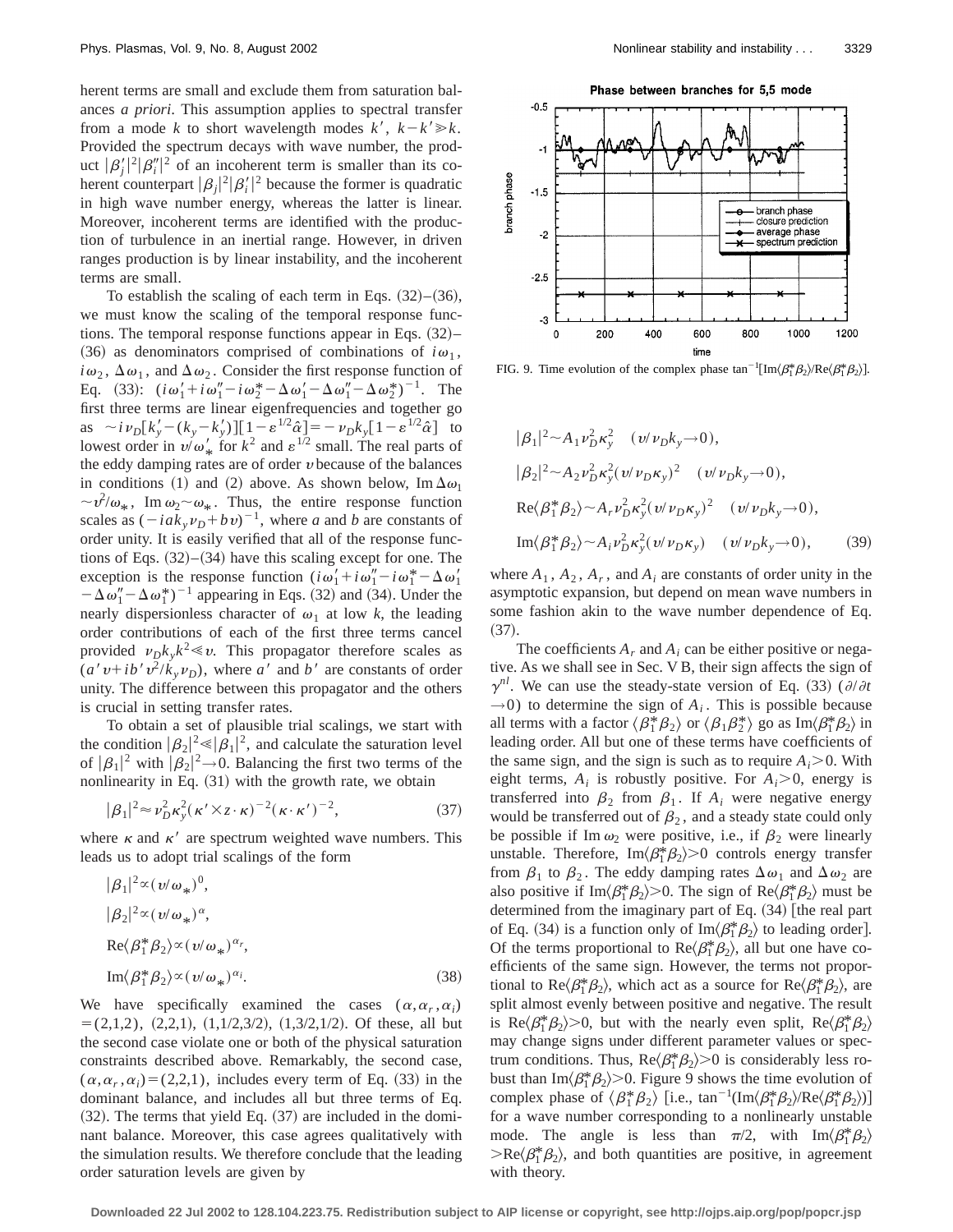The saturation level scalings, Eq.  $(39)$ , can be substituted into Eqs.  $(35)$  and  $(36)$  to determine the complex values of the eddy damping rates at saturation. The results are revealing. Equation  $(35)$  is dominated by the last two terms, which go as  $C_2C_1\beta_1^2$ ,  $C_2^2\langle\beta_1\beta_2\rangle$ , yielding  $\Delta\omega_1 \sim c\,\nu + i d\,\nu^2/k_y\nu_D$ , where *c* and *d* are constants of order unity. The real part represents eddy damping at the rate of the linear instability, as required for saturation. The imaginary part is a finite amplitude-induced frequency shift of the unstable eigenmode. This frequency is small compared to the linear frequency  $\omega_1$ . The last term of Eq. (36) dominates the imaginary part of  $\Delta \omega_2$ , while this term and several others contribute to the real part in lowest order. The eddy rate is  $\Delta \omega_2 \sim c'v + id'k_v \nu_D$ , where *c*' and *d*' are constants of order unity. Again, eddy damping is at the rate of the linear instability, consistent with a steady state. The frequency shift, on the other hand, is one order larger than either eddy damping rate or the linear growth rate (which, after all, drives the system), and two orders larger than either Re  $\omega_2$  or the frequency shift of the  $\omega_1$  branch. This shift, while unusually large, was predicted by the parametric growth analysis of Eq.  $(25)$ , and evident in Fig. 3. The fact that it is recovered in the closure theory is a check on the validity of the saturation level scalings, and an indication of the predictive power of the closure theory.

The above analysis demonstrates that in saturation there is a nonlinear eigenmode that differs significantly from the eigenmode of the linear instability, for which  $A_2 = A_r = A_i$  $=0$ . The nonlinear eigenmode is reflected in the finite amplitude of the damped eigenmode. Energy transfer to the damped eigenmode, as controlled by  $\text{Im}\langle\beta_1^*\beta_2\rangle$  >0, provides a saturation mechanism. The terms representing this transfer, and those representing traditional spectral transfer to high wave number within the  $\beta_1$  fluctuation, are of the same order. Therefore, transfer to the purely stable branch plays a significant role in saturation.

#### **B. Nonlinear growth rate**

The energy input rate (nonlinear growth rate) was given in Eq. (10). We write it in terms of  $\beta_1$  and  $\beta_2$ , substituting Eq.  $(11)$  into Eq.  $(10)$ 

$$
2\gamma_k^{n}E(k) = k_y \nu_D \varepsilon^{1/2} \hat{\alpha} \operatorname{Im} \{ R_1^* |\beta_1|^2 + R_2^* |\beta_2|^2 + R_1^* \langle \beta_1^* \beta_2 \rangle + R_2^* \langle \beta_1 \beta_2^* \rangle \} - \nu \varepsilon^{1/2} \{ |R_1 - 1|^2 |\beta_1|^2 + |R_2 - 1|^2 |\beta_2|^2 + 2 \operatorname{Re}[(R_1 - 1)(R_2 - 1)^* \langle \beta_1 \beta_2^* \rangle] \}.
$$
\n(40)

The terms proportional to  $ve^{1/2}$  are the negative definite collisional dissipation; the remaining terms are the correlation of  $\langle n_k^* \phi_k \rangle$  written in terms of  $\beta_1$  and  $\beta_2$ . The term Im  $R_1^*|\beta_1|^2$  is positive. If  $\beta_2=0$ , this term and the negative term  $-v\epsilon^{1/2}|R_1-1|^2|\beta_1|^2$  yield the linear growth rate Im  $\omega_1$ . The term Im  $R_2^*|\beta_2|^2$  is negative. It and the term  $- v \varepsilon^{1/2} |R_2 - 1|^2 |\beta_2|^2$  yield the damping rate of the purely stable branch, Im  $\omega_2$ . For nonlinear instability a necessary condition is  $\text{Im}\lbrace R_1^* \langle \beta_1^* \beta_2 \rangle + R_2^* \langle \beta_1 \beta_2^* \rangle \rbrace > 0$ . This condition can be rewritten as

$$
\frac{k_y \nu_D}{\nu} \hat{\alpha} (1 + k^2 - \varepsilon^{1/2}) \{ \text{Im}(\omega_1 - \omega_2) \text{Im}\langle \beta_1^* \beta_2 \rangle
$$
  
- [Re( $\omega_1 - \omega_2$ ) + O( $v/k_y \nu_D$ )]Re $\langle \beta_1^* \beta_2 \rangle$ ] > 0. (41)

The factors Im( $\omega_1 - \omega_2$ ) and Re( $\omega_1 - \omega_2$ ) are both positive. Thus, nonlinear instability is favored by having  $\text{Im}\langle\beta_1^*\beta_2\rangle$  $>0$  and Re $\langle \beta_1^* \beta_2 \rangle \langle 0$ , although it could still occur for  $\text{Re}\langle\beta_1^*\beta_2\rangle$  > 0, provided the first term is sufficiently large. If the left-hand side of Eq.  $(41)$  is negative, or if its magnitude is smaller than the magnitude of negative terms in Eq.  $(40)$ , the system has nonlinear damping. Both nonlinear damping and instability arise for different wave numbers in the energy input rate spectrum of Fig. 1. Nonlinear energy transfer to the damped branch assures that  $\text{Im}\langle\beta_1^*\beta_2\rangle$  > 0. (Recall that without the latter, there is no nonlinear eigenmode, and hence no nonlinear instability.) Thus, nonlinear instability is also favored by Im( $\omega_1-\omega_2$ ) $>$ 0, and the disposition of linear eigenmode frequencies is seen to be a factor in nonlinear instability. The combination of growing and damped eigenmode branches makes Im( $\omega_1 - \omega_2$ ) more positive than it would be if the second branch were weakly growing or marginally stable.

A necessary and sufficient condition for supercritical nonlinear instability is  $\gamma_k^{nl}$  – Im  $\omega_1$  > 0, or  $\gamma_k^{nl} - \gamma_k^{nl} |_{\beta_2 = 0}$  > 0. Rewriting this expression in terms of  $\text{Re}\langle\beta_1^*\beta_2\rangle$  and Im $\langle \beta_1^* \beta_2 \rangle$ , using the expression for  $R_1$  and  $R_2$  of Sec. II, and taking the saturation level scalings of Eq.  $(39)$  as a guide for an expansion in  $\nu$  small, the instability condition becomes

$$
\frac{\text{Im}\{\beta_1^*\beta_2\}}{\text{Im}\{\beta_1^*\beta_2\}} \left\{ \frac{\hat{\alpha}(1+k^2)[3-\hat{\alpha}\epsilon^{1/2}(2+\hat{\alpha}\epsilon^{1/2})] - 2 - \hat{\alpha}\epsilon^{1/2}(1-\hat{\alpha}\epsilon^{1/2})}{(1-\epsilon^{1/2}\hat{\alpha})} \right\} - \frac{(k_y\nu_D)}{\nu} \left\{ \text{Re}\{\beta_1^*\beta_2\} \hat{\alpha}(1-\epsilon^{1/2}\hat{\alpha}) + |\beta_2|^2 \left[ \frac{(1-\hat{\alpha}\epsilon^{1/2})[\hat{\alpha}(1+k^2)-\epsilon^{1/2}+k^2]}{\epsilon^{1/2}(1+k^2-\epsilon^{1/2})} \right] \right\} > 0. \tag{42}
$$

 $\overline{1}$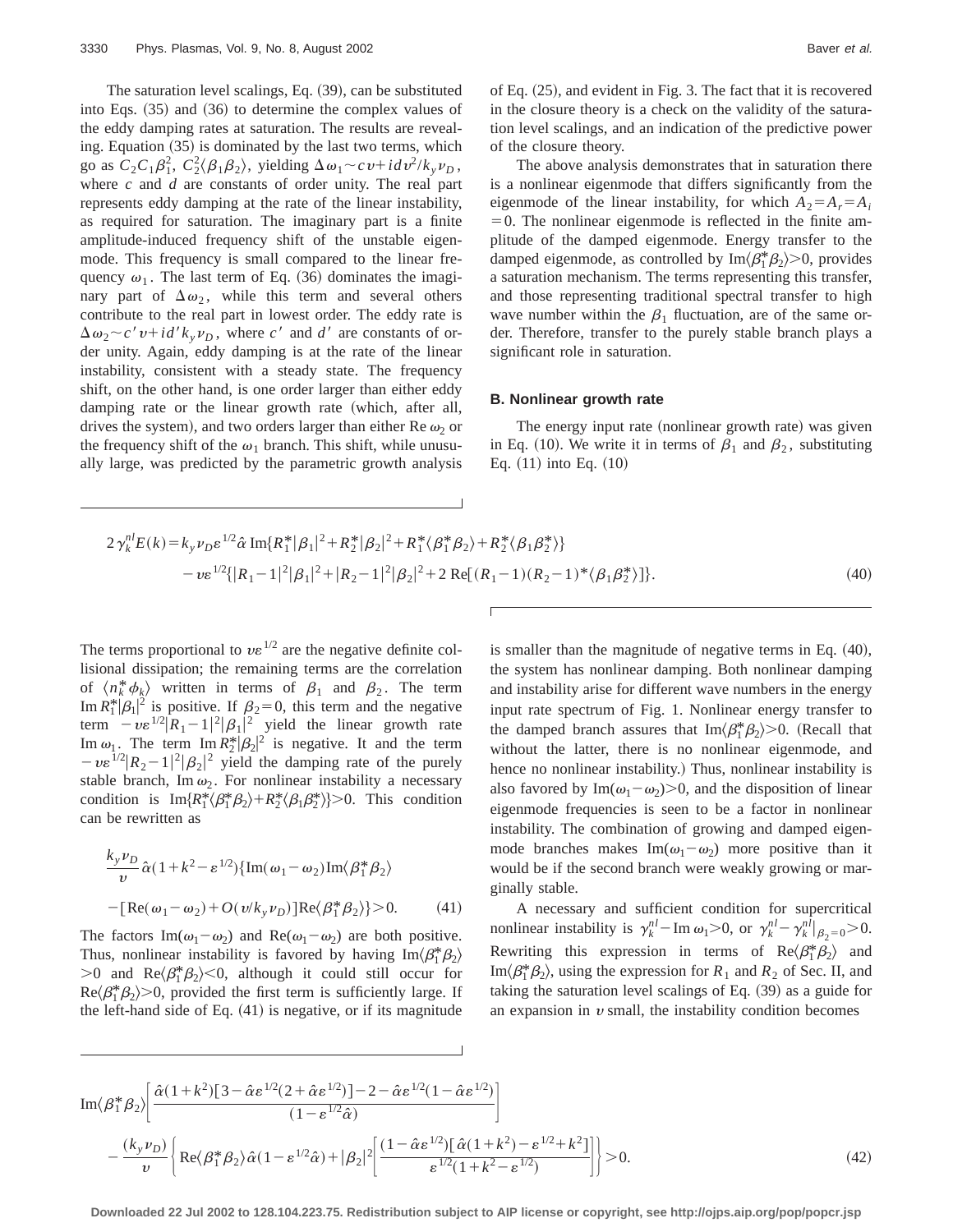It is evident that  $\text{Im}\langle\beta_1^*\beta_2\rangle>0$  tends to produce nonlinear instability. Because the same inequality is responsible for the transfer of energy from  $\beta_1$  to  $\beta_2$ , the excitation of the damped eigenmode, and therefore the nonlinear eigenmode, is a nonlinearly destabilizing effect. On the other hand the damped eigenmode dissipates energy at finite amplitude, introducing the stabilizing term proportional to  $|\beta_2|^2$ .  $\text{Re}\langle\beta_1^*\beta_2\rangle$  > 0 is also stabilizing. Which terms are larger depends on the values of  $A_2$ ,  $A_r$ , and  $A_i$ , which in turn depend on spectral details. The analysis of Sec. V A suggests that  $A_r \leq A_i$ , but the relative magnitudes of  $A_i$  and  $A_2$  have not been determined. Because both stabilizing and destabilizing terms enter at lowest order, either stabilization or destabilization at finite amplitude is possible. Higher values of  $\hat{\alpha}$ appear to favor nonlinear instability. The left-hand side  $(LHS)$  of Eq.  $(42)$  is evaluated in Figs. 1 and 6. For those parts of wave number space where  $\gamma_k^{nl}$  exceeds the linear growth rate, the LHS of Eq. (42) is positive, otherwise it is negative.

#### **VI. DISCUSSION**

The stabilization of linearly unstable modes at finite amplitude in some parts of the wave number spectrum and supercritical nonlinear instability in others is found to be a robust feature of the coupled dynamics of ion vorticity and electron density evolution under collisionless conditions. This type of behavior thus applies to systems like the Hasegawa–Wakatani equations and the trapped electron turbulence model studied here. The changes in the growth rate spectrum at finite amplitude arise from the advective nonlinearity. This nonlinearity excites fluctuation structures, or eigenmodes, that belong to the purely stable eigenmode branch and are often ignored. The nonlinear excitation of these linearly stable structures changes the relationship of density to potential dictated by the linear instability. This in turn changes the correlation of density and potential that controls free-energy extraction and instability. Nonlinear advection of scalar quantities like density, temperature, etc., is intrinsic to virtually all multifield models. Hence, the nonlinear instability mechanism studied here is fundamental. Other mechanisms associated with nonlinear instability, including those of self-trapping, magnetic shear, mode structure, and collisions, are not required. Nonlinear instability by this mechanism in models of ion temperature gradient turbulence is currently under study.

In this work we have studied supercritical nonlinear instability and finite amplitude-induced stabilization of linearly unstable modes. Subcritical nonlinear instability has not been examined. The behavior studied has important consequences. It leads to a saturation mechanism that differs from saturation regulated by a Kolmogorov-type cascade in wave number space. Under a Kolmogorov cascade, the turbulent steady state satisfies  $\sum_k \gamma^l(k) E(k) = 0$ , which requires that the spectrum  $E(k)$  evolve in shape until positive and negative ranges of the amplitude-independent linear growth rate  $\gamma^{l}(k)$  are weighted equally in the spectrum-weighted sum. Under the two-field dynamics of Eqs. (1)–(2),  $\gamma^{l}(k)$  is irrelevant at finite amplitude. Instead, the condition for steady state becomes  $\sum_k \gamma^{nl}(k) E(k) = 0$ , where  $\gamma^{nl}(k)$  is the energy input rate dictated by the amplitudes in the saturated state of the linearly unstable eigenmode and the nonlinearly excited, purely stable eigenmode. This condition is satisfied by both the finite-amplitude evolution of  $E(k)$  and the evolution of the energy input rate from  $\gamma^{l}(k)$  to  $\gamma^{nl}(k)$ .

The nonlinear evolution of the energy input rate means that spectral transfer within the unstable branch is typically weaker than it would be if  $\gamma^{l}(k)$  were the energy input rate at finite amplitude. It also means that simple estimates of turbulence properties, like the mixing length rule for saturation level, and quasilinear expressions for transport fluxes, are flawed because of their reliance on  $\gamma^{l}(k)$ . The reduction of particle flux is interesting in the context of the particle pinch for collisionless plasmas.<sup>26</sup> For the part of the particle flux that is modeled as an outward diffusion we use the quasilinear flux, as is often done. The difference between the quasilinear flux and the true flux then takes the form of an inward pinch. While this part of the flux is smaller than the outward diffusion in the present model, it is only slightly smaller.

The difference between the true flux and the quasilinear flux is not as dramatic as the difference between  $\gamma^{nl}(k)$  and  $\gamma^{l}(k)$  because contributions to the flux from wave number regions where  $\gamma^{nl}(k) > \gamma^{l}(k)$  and  $\gamma^{nl}(k) < \gamma^{l}(k)$  partially cancel. One type of turbulence characterization that is directly sensitive to the difference between  $\gamma^{nl}(k)$  and  $\gamma^{l}(k)$ , and is therefore likely to be strongly modified by the type of two-field dynamics described in this paper, is bispectral deconvolution analysis (BDA).<sup>9</sup> As presently formulated, BDA draws on the measurement of the bispectrum of a single fluctuating field. A generic one-field turbulence model is used to deconvolve the measured spectrum and infer the linear growth rate. This method has been applied to density fluctuation data measured by beam emission spectroscopy on the Tokamak Fusion Test Reactor (TFTR) device. The inferred growth rate is negative in an intermediate wave number region and positive at lower and higher wave numbers. The spectrum peak falls in the region of negative growth. Typically, spectral energies are repressed in regions of damping, unlike the results inferred in TFTR. This may reflect a nonlinear instability process with energy input and dissipation at different wave numbers than that of the linear growth rate. A multifield BDA algorithm is currently being developed to allow inference of linear and nonlinear growth rates from experimental data in such situations.<sup>19</sup>

## **ACKNOWLEDGMENTS**

The authors acknowledge useful conversations with A. Rogister.

This work was supported by the US Department of Energy under Grant No. DE-FG02-89ER-53291.

#### **APPENDIX: DERIVATION OF MODEL EQUATIONS**

We trace briefly a simple derivation of Eqs.  $(1)$  and  $(2)$ . We are interested in fluctuations whose scale is larger than the Debye length; hence quasineutrality holds, i.e.,  $n_i = n_e$ , where  $n_i$  and  $n_e$  are the fluctuating ion and electron densities. Ion density satisfies a continuity equation